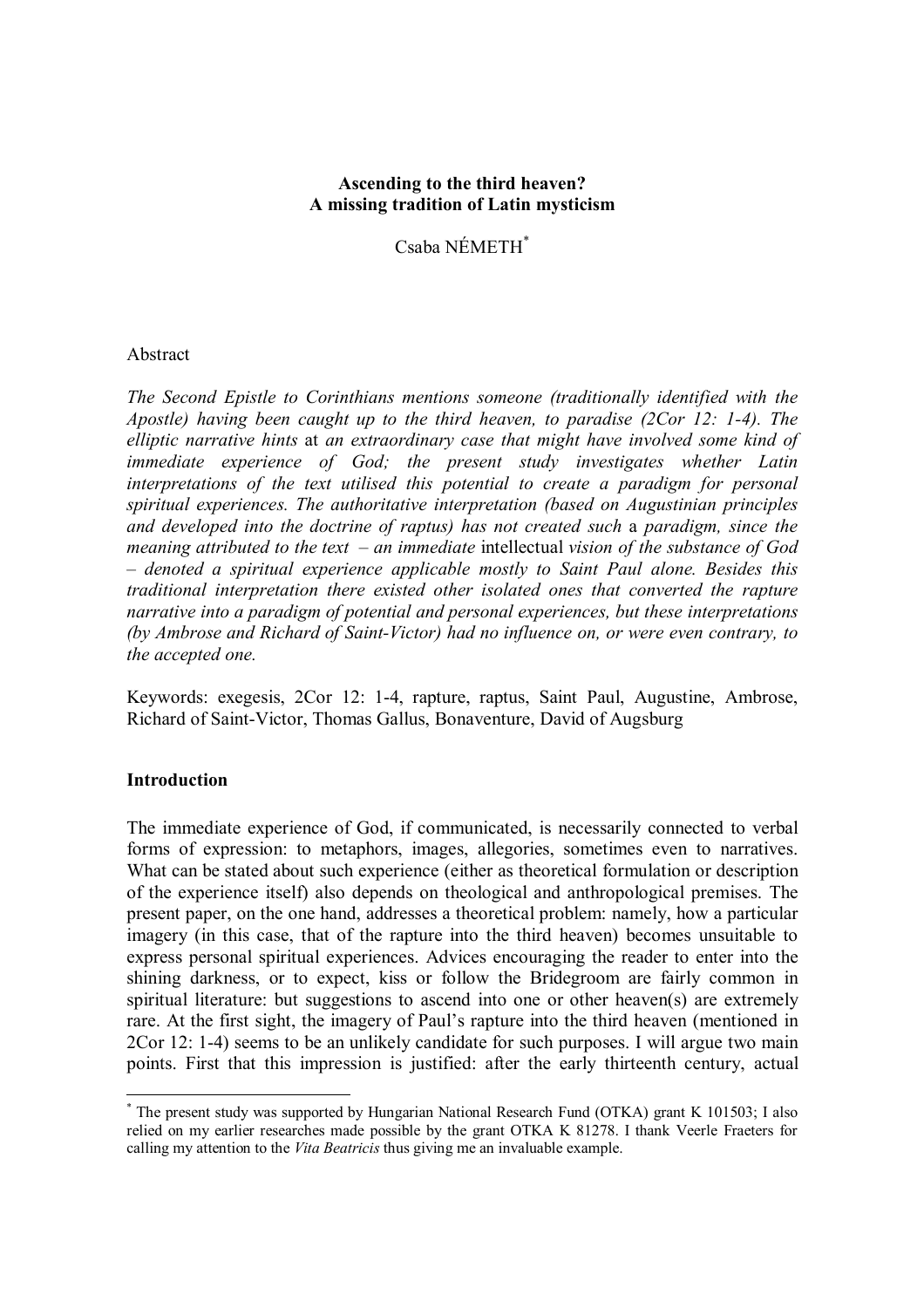spiritual experiences cannot be expressed by the rapture imagery, due to exegetical and doctrinal developments. The second point I will argue is that this condition is neither necessary nor self-evident. Outside the extant and continuous tradition there existed a few authors who indeed considered Paul's rapture as a model (or a prefiguration) – in other words, for them rapture was a paradigm of spiritual experience. These interpretations by Ambrose and Richard of Saint-Victor had no influence on the exegetical tradition based on Augustine. What makes them special is their testimony that rapture into the third heaven was one of the potential paradigms of spirituality (like Brautmystik or the Areopagitic mysticism). In Richard's case I also attempt to show that this isolation was not accidental: his paradigm became inappropriate as the imagery of raptus became unsuitable to express personal immediate experience of God.

# *1. Rapture as exception: the regular reading and its context*

Paul's second letter to the Corinthians (12:2-4) describes an unusual experience: someone known by Paul (but whose name he does not disclose) was caught up to the third heaven, into paradise where he heard words which are secret and which may not be communicated.<sup>1</sup> The text suggests some unusual spiritual experience. In the Latin tradition the interpretation of these elliptic and obscure words present a special case where the exegesis of a particular scriptural text largely coincided with the elaboration of a theological doctrine. The following historical sketch will show that for majority of Latin theologians the rapture narrative indeed expressed a personal experience of God *–* but a special one, limited to Paul himself and a very few others.

# **1. The regular reading: exegesis and doctrines**

The Western interpretation of the rapture narrative was substantially defined by a handful of ideas compiled from two works of Augustine, the *De Genesi ad litteram XII* and *Letter* 147.<sup>2</sup> Here only the most relevant ones may be shortly mentioned, but before doing so, it

 1 See 2Cor 12: 2 *Scio hominem in Christo ante annos quattuordecim sive in corpore nescio sive extra corpus nescio Deus scit raptum eiusmodi usque ad tertium caelum; 3 et scio huiusmodi hominem sive in corpore sive extra corpus nescio Deus scit; 4 quoniam raptus est in paradisum et audivit verba ineffabilia quae non licet homini loqui*. Notice the two equally attested variants: many Latin authors, including Ambrose and Augustine, read here "unutterable" (*ineffabilia*) words, but others (among them Gregory the

Great, Bede, Petrus Damiani, and Richard of Saint-Victor), read "secret" words, *arcana verba*. 2 For the *De Genesi ad litteram* XII, see CSEL 28/1, 379-434; for Ep. 147, see CSEL 44; for the individual medieval commentaries mentioned below, see as follows: Haimo, PL 117: 660C-664A; Bruno: PL 153: 273-274; Hervaeus: PL 181: 1112A-1114D; Peter Lombard, *Collectanea* on 2Cor 12: 1-4, PL 192: 79B-83B (cf. PL 191: 1328AC). For the doctrinal history of twelfth- and early thirteenth-century theories on Paul's rapture, see Nikolaus Wicki's monograph: *Die Lehre von der himmlischen Seligkeit in der mittelalterlichen Scholastik von Petrus Lombardus bis Thomas Aquin* (Freiburg, Switzerland, 1954, Universitäts-Verlag), 161-174. A book chapter of mine gives an overview of the subject, extending to the Patristic and monastic interpretations of the narrative: *Paulus Raptus* to *Raptus Pauli*: Paul's rapture (2Cor 12:2-4) in the Pre-Scholastic and Scholastic Theologies, in Steven R. Cartwright (ed.): *A companion to St. Paul in the Middle Ages* (Leiden, 2012, Brill), 349-392. The present paper focuses on a theoretical problem so that complement that historical overview; related subjects tangentionally mentioned here are discussed there with the appropriate references.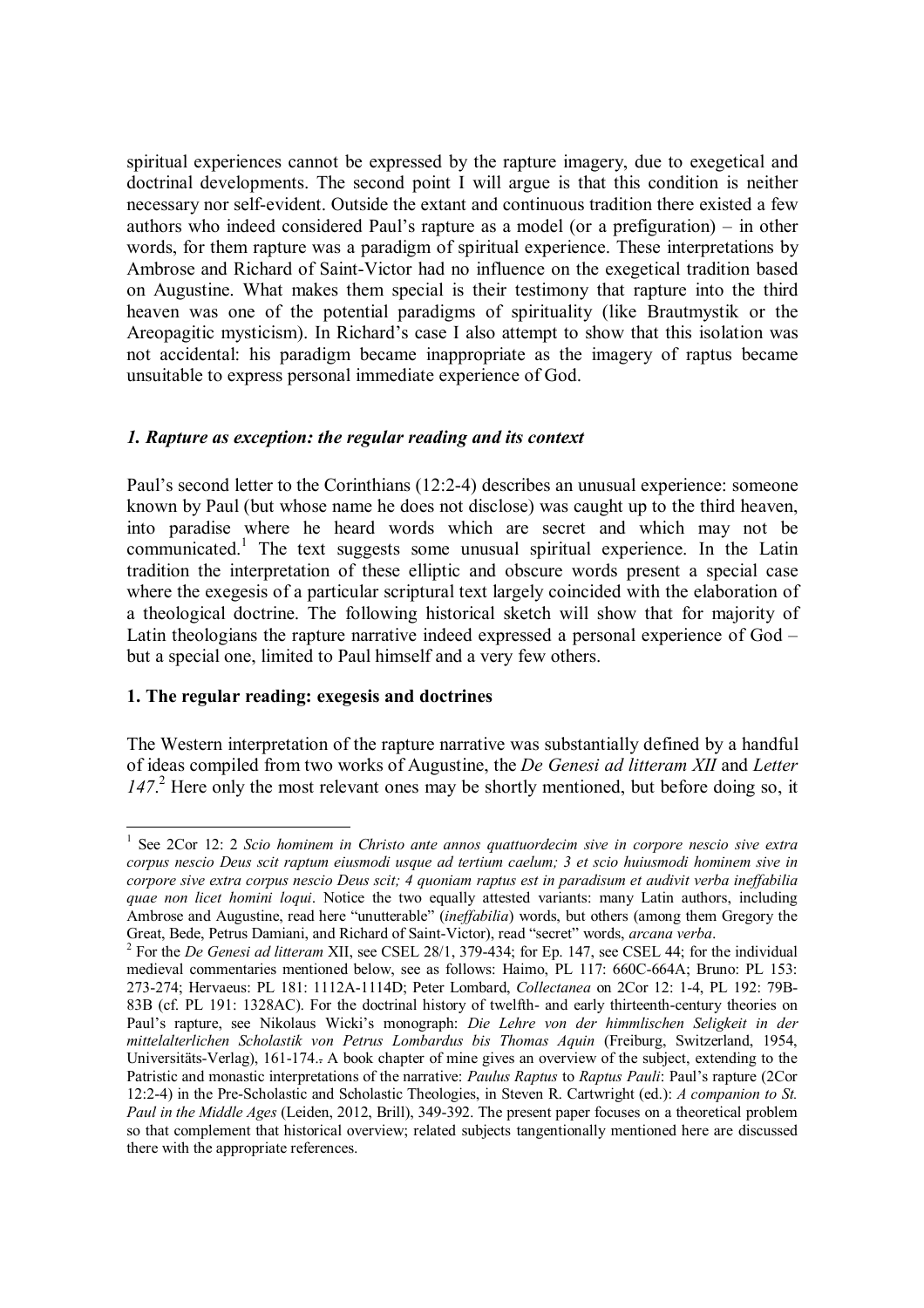must be remembered that the Biblical narrative mentions only rapture (into the third heaven or into paradise) and audition of secret words, without any reference to a vision of God. A characteristic element of nearly all Western interpretations is that Paul indeed has seen God. This element goes back to Augustine: it was him who reformulated the rapture narrative according to a visual paradigm, involving a vision of God. Through allegorical reading he also turned the three "heavens" of the text into three different kinds of cognition, termed as "visions" (that is corporeal, imaginary or spiritual, and intellectual visions; see *De Genesi ad litt.* XII, vi-vii). Due to these changes, Paul's scriptural rapture into the third heaven obtained a new meaning: an ecstatic rapture to the highest kind of cognition, that is, to a direct cognition (an immediate vision) of God through intellectual vision (hearing secret words has not much place in this theory). Augustine also added to Paul's ecstatic experience a historical dimension. Conceived as a vision, it became comparable with Old Testament theophanies: and since the Apostle is a crucial figure of salvation history, it is superior to them (see *Letter 147*). Paul was temporarily elevated to the immediate (or "face-to-face," as in 1Cor 13:12) vision of God what is the reward of the Blessed. Augustine also remarks: to "certain saints" this vision was granted even before their corporeal death (though he means here principally Paul).<sup>3</sup>

Medieval interpretations of the rapture narrative were based on these Augustinian premises. From the Carolingian period onward, passages from *Letter 147* and *De Genesi ad litt. XII.* were transcribed into the commentaries on the Second Corinthians, as the works of Haymo of Halberstadt (d. 853), Bruno the Carthusian (d. 1101), Hervaeus of Déols/Bourg-Dieu (d. 1150), Gilbert of Poitiers (d. 1154) and Peter Lombard (d. 1160) attest. This also meant that Augustine's doctrinal insights defined (or substantially limited) the exegesis of the *locus*. Eleventh- and twelfth-century monastic exegesis created three more exegetical interpretations so that by the mid-twelfth century the sentence "Paul was caught up into the third heaven" had four different but simultaneously valid explanations: a) Paul was caught up into the *empyreum* (that is, into the spiritual heaven beyond the aerial one and the firmament) where angels and the blessed souls enjoy the vision of God; b) he was caught up to the "heaven" of intellectual vision (beyond the corporeal and imaginary forms of vision (as Augustine teaches); c) Paul was caught up to the "heaven" of the third, and highest, angelic order and saw God as the angels of the highest hierarchies do; and, finally, d) he was caught up, beyond the cognition of heavenly bodies and heavenly spirits, to the "heaven" of the cognition of the Godhead.

In order to understand the later developments (which also defines the central problem of the present paper), a few points demand special attention. While all these explanations (including Augustine's) focus on a concrete event of Saint Paul's life, only the Augustinian one has real theological importance. Although the "modern" interpretations appear at the authors mentioned above, it was only Peter Lombard's commentary (the *Collectanea*) that had importance for the future. Finished in 1158, it accumulated all the four explanations, and (like Peter's own book of sentences) has soon become a textbook used in the classrooms. From the 1160s onward, scholastic interpretations of the rapture narrative were primarily based on the contents of the *Collectanea*.

<sup>&</sup>lt;sup>3</sup> See *Ep.* 147, 13, 31: "et non sit incredibile quibusdam sanctis nondum ita defunctis, ut sepelienda cadavera remanerent, etiam istam excellentiam revelationis fuisse concessam." CSEL 44, 305.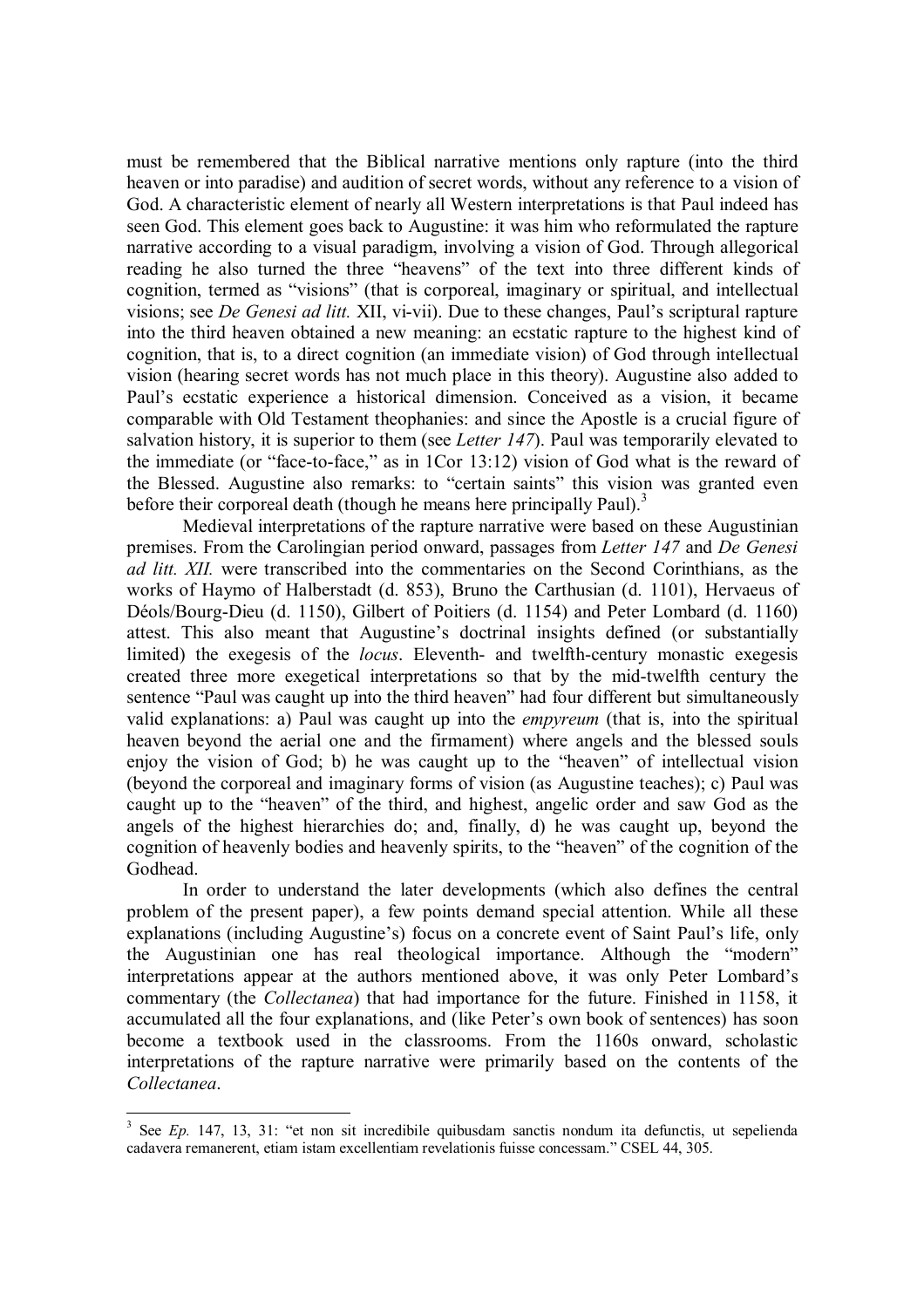The exegetical interpretation of the rapture narrative was, however, not identical with its doctrinal meaning. Paul's intellectual vision of God in ecstasy, a vision which was immediate (or "face-to-face" as in 1Cor 13:12) remained the doctrinal equivalent of the scriptural passage, but theologians created a new conceptual framework for it. The doctrinal developments of the first half of the century (most intensive in the 1220s to the 1240s) led to the concept of *raptus*, a contemporary formulation of Augustinian ideas. Here I can mention only the most relevant changes.

Late twelfth-century theologians sensed the ambiguity in Paul's rapture: the vision of God he had was identical neither with that of the Blessed *in patria* nor that of the faithful *in via*. A transient solution to this problem was to attribute him a certain *visio medi(astin)a:* a third form of cognition, that is a "intermediary" vision, "in between" the eschatological vision and the present "vision" of God by faith. This largely unelaborated concept was gradually eradicated from theological thought during the first three decades of the thirteenth century, and the immediate vision of God attributed to Paul became gradually assimilated to the eschatological vision. During the same period, however, the model of eschatological vision (in other words, the background to the interpretation of rapture) also changed. Many twelfth-century authors believed together with Augustine in the two-stage model of eschatology where the full vision of God comes only after the reception of glorified body. In a few decades' time (approximately by the 1240s) the premises had changed: now the accepted model was the one-stage one, where the disembodied souls can see God as he is, in his essence (*per essentiam*), even without their glorified body. Human condition became also conceived in a new way. With the growing influence of Aristotle, from the early thirteenth century onward theologians tacitly accepted that the "natural" state of man (as described by Aristotle) and the present, postlapsarian state (*via*, as perceived by Christian theology) coincide; what is not "natural" and happens through grace is "supernatural." An immediate cognition or vision of God "in this life," under "natural conditions," through "natural" faculties, is impossible. What happened to Paul was not natural but supernatural:<sup>4</sup> it occurred in a wondrous and supernatural way (*miraculose, supernaturaliter*), through a direct divine intervention.<sup>5</sup> Since natural faculties cannot cognise God immediately, the Blessed (and also Paul in *raptus*) must obtain a necessary *medium*: a supernatural enhancement on the cognitive faculty by and through which God can be seen immediately.

These doctrinal developments have not changed the character Augustine cast on the rapture narrative: it still described an exceptional event that occurred to an exceptional figure of salvation history. Thirteenth-century and later theologians leave open the possibility of *raptus*, but in a well-guarded way. It is not absolutely impossible: it *may* happen (since it happened to the Apostle) *–* but it is exceptional and requires an extraordinary intervention of grace (as in the case of the Apostle).

<sup>4</sup> See for example Thomas Aquinas, *Summa theologiae* II-II qu. 175 art. 1 ad 1: "iste modus quod aliquis elevetur ad divina cum abstractione a sensibus, non est homini naturalis" and ad 2: "Unde quod sic elevetur mens a Deo per raptum, non est contra naturam, sed supra facultatem naturae."

<sup>5</sup> See for example Thomas Aquinas, *Summa theologiae* I qu. 12 art. 11 ad 2: "sicut Deus miraculose aliquid supernaturaliter in rebus corporeis operatur, ita etiam et supernaturaliter, et praeter communem ordinem, mentes aliquorum in hac carne viventium [...] usque ad visionem suae essentiae elevavit; ut dicit Augustinus, XII super Genes. ad Litt., et in libro de videndo Deum de Moyse, qui fuit magister Iudaeorum, et Paulo, qui fuit magister gentium."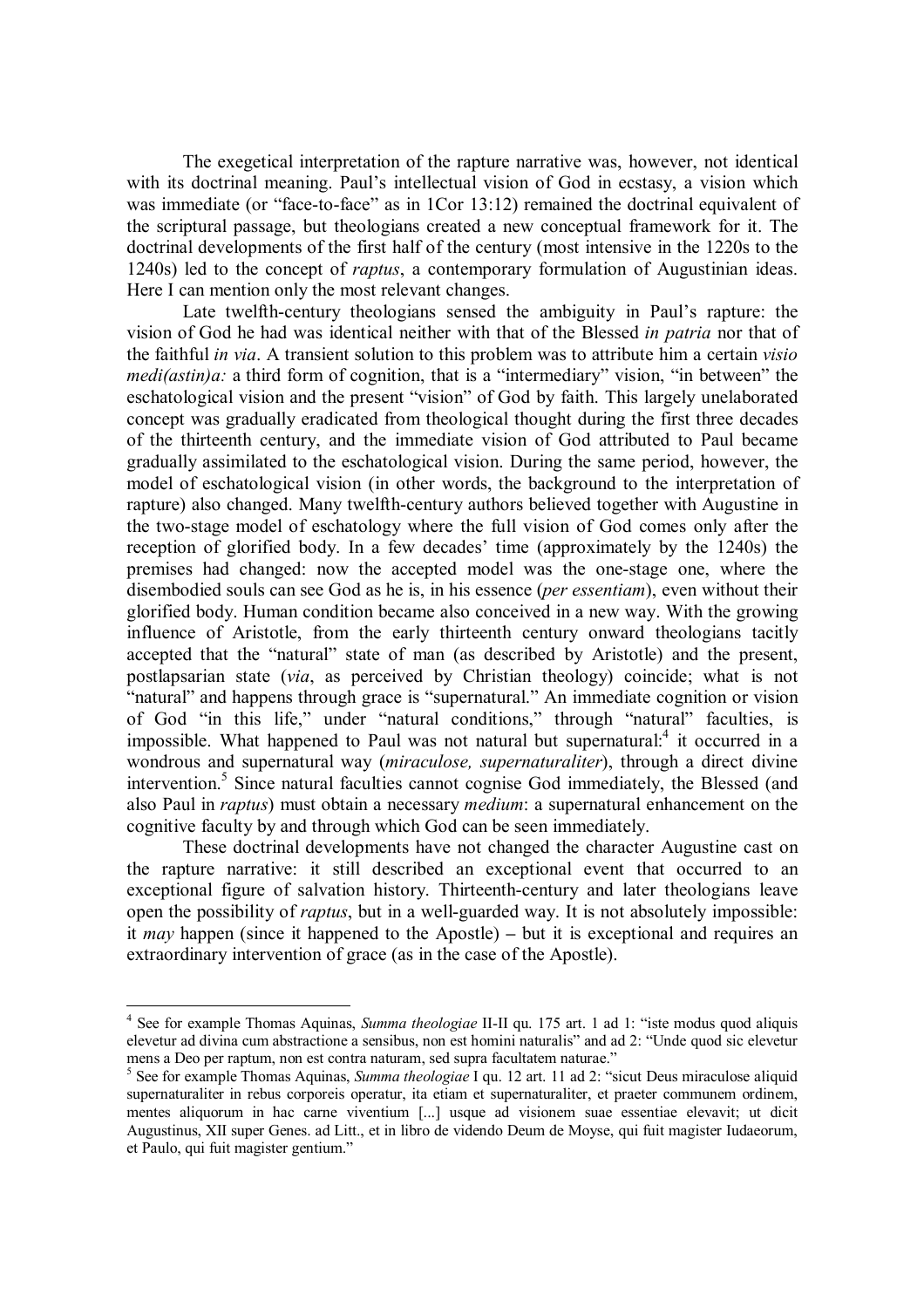## **2. Theories on spiritual experiences**

*Raptus* is often discussed in that segment of theological literature which is connected to school theology and theological education (like theological questions and *summae*). The emerging spiritual literature of the period, however, seems to overlook this subject. With references to the "experience" and "experiental cognition of God," these works deal with the spiritual reality of the readers: they orientate the reader towards a cognition and experience of God, and often give descriptions (even "catalogues") of the possible spiritual experiences. The silence of these works suggests that even if *raptus* as experience is not impossible, it occurrence is rather improbable.

This attitude, rooted in Augustinian premises, poses special problems for the immediate experience of God. The given theological and anthropological background defines what can (and what cannot) be regarded as possible experiences; but at the same time, the same background also defines what (and how) can be told about these experiences. The examples above demonstrated that *raptus* (that is, the immediate vision of God in this life) was considered an extraordinary and supernatural event. The examples below will demonstrate that spiritual works presented not *raptus* but something else as the highest possible experience of God in this life. Before turning to the examples, it is necessary to mention a few medieval premises which defined the context for the experience of God and its expression.

It was a basic anthropological insight of the thirteenth century that the soul has two aspects, an intellectual/cognitive and an affective (and non-intellectual) one (called, among other names, *intellectus* and *affectus*). The visual metaphor for cognition of God (that is, *seeing* God) became reserved for the activity of the cognitive/intellectual aspect of the soul. In this well-regulated language, a direct vision of God means an immediate (intellectual) cognition of God. This is reserved for the blessed state  $-$  – and is impossible through "natural" cognitive faculties. The intellectual cognition of God is necessarily limited during this life: the applied visual metaphors talk about inadequate vision (non-seeing, or seeing obscurely) or about indirect, mediated vision (such as seeing God through some mirror, cf.  $1$ Cor  $13:12$ ).<sup>6</sup> This limitation of visual metaphors, however, does not meant that a direct (immediate) *experience* of God was impossible. According to a popular solution elaborated in the early thirteenth century, the immediate experience cannot be an immediate *vision* of God through the cognitive/intellectual aspect of the soul (since that is reserved for *raptus*) -- but it indeed can be an immediate perception (also called "cognition" or "experience") of God, through the nonintellectual/affective aspect. This also means a difference in expression of the experiences. The affective "cognition" cannot be expressed on a visual language, using metaphors of vision --- – but it indeed can be expressed through non-visual metaphors.<sup>7</sup> The fact that even Thomas Aquinas (who was not a noted spiritual author) used the

<sup>&</sup>lt;sup>6</sup> The "mirror of the soul" and the "mirror of creatures" are the most traditional "mirrors" for this vision. See, for example, Peter Lombard, *Collectanea* in 1Cor 13:12 (PL 191: 1662D-1663A), based on Augustine, *De Trinitate* XV, ix, 15-16.

<sup>&</sup>lt;sup>7</sup> It must be noticed that neither the doctrines of the so-called "spiritual senses" nor the language used are thirteenth-century innovations: the novelty lies here in the reflection to the language used. A most clear and explicit formulation can be found in the glosses on the *Celestial Hierarchy* by Thomas Gallus (1224); later authors seem merely apply this solution without reflecting on the premises.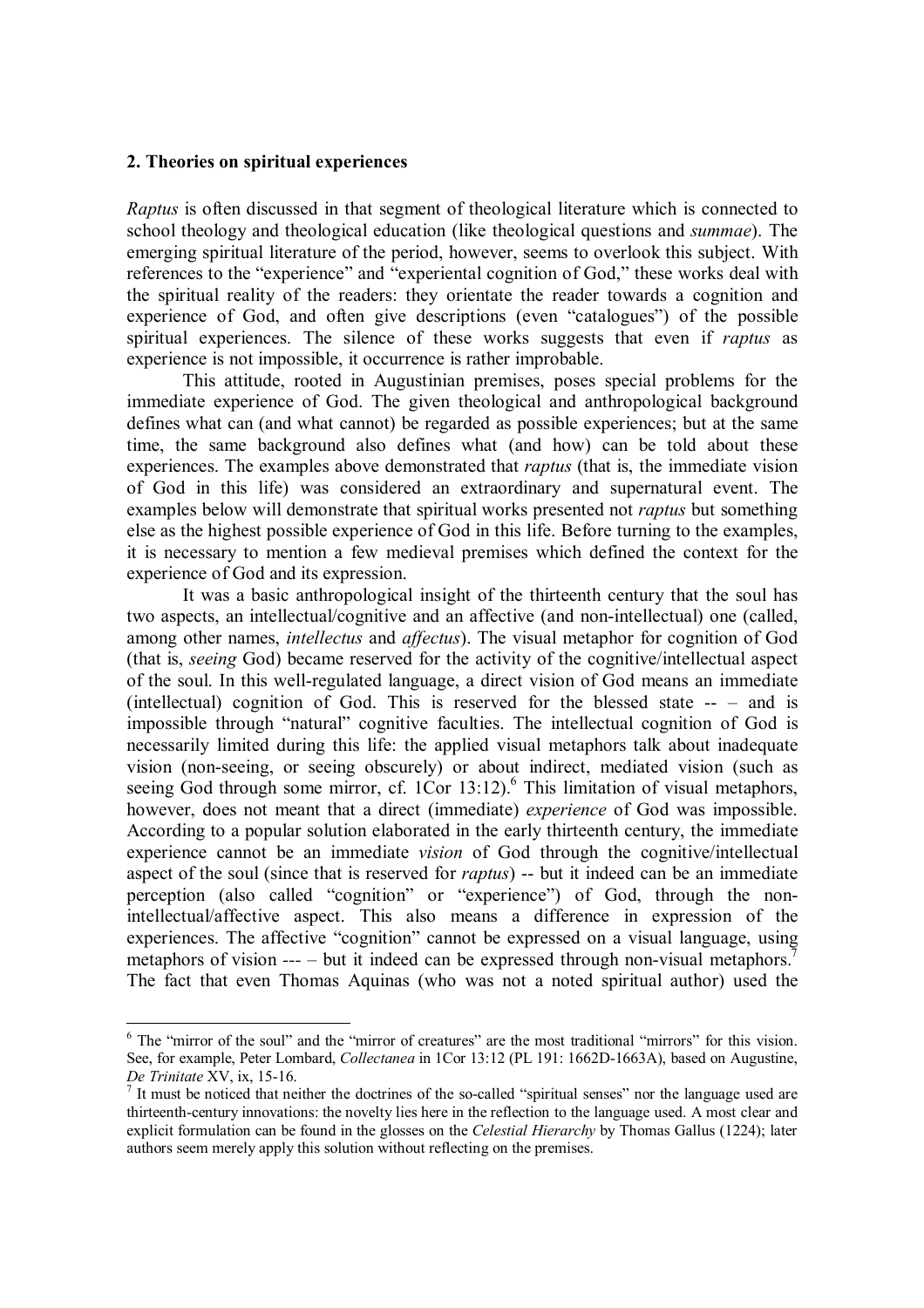argument that "tasting belongs to the affect like seeing to the intellect" shows how selfevident these premises had become by the  $1250s<sup>8</sup>$ 

## **a) Thomas Gallus**

Thomas Gallus (d. 1246) is one of the most important early thirteenth-century Latin authors on spirituality. In his famous commentaries on the Canticle, Paul's rapture is not mentioned anywhere, and it has no place in his own scheme of spiritual ascent (based on the angelic hierarchy) either. In his short treatise *De septem gradibus contemplationis* (which is based on another scheme, that of Giles of Assisi) Paul's rapture indeed appears, and its relation to spiritual experiences becomes clear.<sup>9</sup> The scheme of ascent here has six-plus-one subsequent grades: "fire", "ointment," "ecstasy," "speculation" (also called "contemplation" by the text), "tasting" and "rest" (*ignis, unctio, ecstasis, speculatio, gustus, quies*), followed by the state of glory (*gloria*). The first six degrees are continuous: the soul becomes ignited, then annointed, through ecstasy it contemplates, tastes and has its rest: these are experiences accessible in this life.<sup>10</sup> "Speculation" means a grade of cognition when both *intellectus* and *affectus* (more precisely, the *apex intelligentiae* and the *principalis affectio*) are active and both turn toward God. The operation of the intellectual aspect is "speculation:" seeing through a mirror and contemplating the glory of God (cf. 2Cor 3:18). The affective aspect of the soul approaches God directly, through desire, and becomes unified with  $\lim_{n \to \infty}$  The subsequent states, "tasting" and "rest" also belong to this affective experience possible in this life. "Glory," the ultimate, seventh stage is different from the previous ones: it is known only to "that heavenly Paul" who was caught up to such experiences.<sup>12</sup> Let us remark the strong (but otherwise traditional) contrast: Paul's experience belongs to the blessed state, and it is clearly separated from whatever is possible in this life.

### **b) Bonaventure**

<sup>8</sup> *Gustare ad affectum pertinet, sicut videre ad intellectum: In Sent.* III dist. 35 qu. 1. art. 2 sc2.

<sup>&</sup>lt;sup>9</sup> Here and elsewhere, if necessary, I used the easily accessible edition of Bonaventure by Peltier: A.C. Peltier (ed.), *S. Bonaventurae opera omnia*, 15 vols (Paris, 1864-1871, Vivés). The accessible version of *De septem gradibus* has been edited among Bonaventure's works in the Peltier edition, vol. 12, 183-186.

<sup>10</sup> Thomas, *De septem gradibus*: "Primo enim anima ignitur, ignita ungitur, uncta rapitur, rapta speculatur vel contemplatur, contemplans gustat, gustans quiescit. Haec in via possunt acquiri; non tamen subito, sed gradatim. […] Septimus in patria confertur abundantius, iis qui se in praecedentibus gradibus exercuerunt." ed. Peltier, vol. 12, 183a.

<sup>11</sup> Thomas, *De septem gradibus*: "Contemplantur autem hi duo, scilicet intellectus et affectus; sed intellectus longe dissimiliter ab affectu. Cum enim animus contemplativus, sensibus spiritualibus suspensis, synderesim in specula aeterna extendit, apex intelligentiae et principalis affectio pariter feruntur mutuo in divina se promoventes, et aequaliter ascendentes, illa speculando, haec vero desiderando. Praecurrente autem intelligentia nec ingredi queunte, utpote per speculum videns, foris remanet. Affectus vero quae nescia est speculi, intrans unitur secundum illud: Qui adhaeret Deo, unus spiritus est." ed. Peltier, vol. 12, 184.

<sup>12</sup> Thomas, *De septem gradibus*: "De septimo [sc. gradu] tutius tacendum censui, quam loquendum, quoniam nulli viatorum ascensus, sive visio hujus gradus patere potuit, nisi illi coelesti Paulo, qui se raptum usque ad hujusmodi per sacram Scripturam asserit. Felix certe […] Virginis Mariae anima, cui hoc datum est in via, quod nulli sanctorum aliquando possederunt." ed. Peltier, vol. 12, 185b.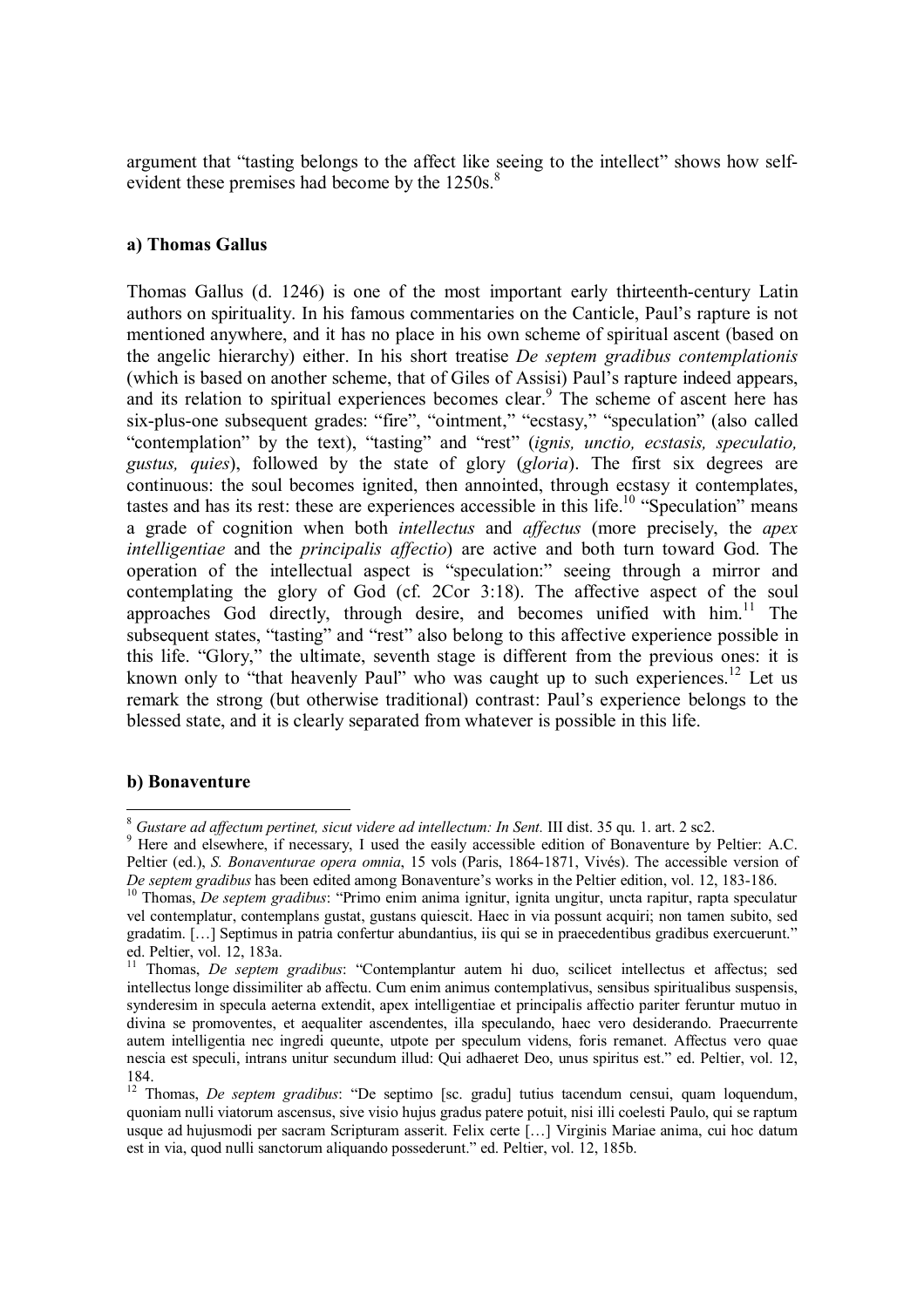In Bonaventure's writings both the difference between doctrinal theology and spirituality (or mysticism), and their intended harmony, can be observed. In his *Sentences* commentary, an eminently scholarly work by genre (1250-1252), we find a theoretical doctrinal formulation of the possible immediate experience of God as an "experiential cognition of the good and the sweet" which happens in ecstasy and belongs to the gift wisdom (*donum sapientiae*). In this life, even if the gaze of the eye can be fixed on God exclusively, it cannot reach a vision of God (or his light); instead, the gaze "elevates into the divine darkness" (*caligo*, conceived after the *Mystical Theology* of the Areopagite): this affective cognition of God is the experience that may be desired.<sup>13</sup> The later *Itinerarium mentis in Deum* (1259) gives a detailed elaboration of the same theme. The intellectual speculations of the first six chapters prepare for the affective ecstasy outlined in the seventh one. This is the ultimate experience of God that might be expected in this life: it happens through grace when (after intellectual activities are halted) the *apex affectus*, a special affective *and* cognitive faculty, becomes transferred and transformed into God.<sup>14</sup> The non-intellectual and affective nature of this experience is marked by several oppositions:

"But if you wish to know how these things come about, ask grace not instruction, desire not understanding, the groaning of prayer not diligent reading (*studium lectionis*), the Spouse not the teacher, God not man, darkness not clarity, not light but the fire that totally inflames and carries us into God by ecstatic unctions and burning affections."<sup>15</sup>

Grace is opposed to learning, desire opposed to understanding, prayer opposed to the study of the (scriptural) reading (an activity usually connected to meditation, and not merely "diligent reading"). The opposition is expressed by the imagery as well: instead of clear light (*claritas, lux*: the image hints at visibility, and is an equivalent of intellectual cognition), Bonaventure prefers images favouring the other senses: darkness (*caligo*) which prevent vision, and fire which warms us up. The desired cognition is markedly

 <sup>13</sup> *In II Sent.* dist. 23 art. 2 qu. 3 ad 6: "Concedo tamen nihilominus, quod oculi aspectus in Deum figi potest, ita quoad ad nihil aliud aspiciat; attamen non perspiciet vel videbit ipsius lucis claritatem, immo potius elevabitur in caliginem […] et vocat [sc. Dionysius] istam cognitionem doctam ignorantiam. Haec enim est, in qua mirabiliter inflammat affectio, sicut eis patet, qui aliquoties consueverunt ad anagogicos elevari excessus. Hunc modum cognoscendi arbitror cuilibet viro justo in via esse quaerendum; quodsi Deus aliquid ultra faciet, hoc privilegium est speciale, non legis communis." (ed. Quaracchi, vol. II, 546) For Bonaventure I use the Quaracchi edition (*Doctoris Seraphici S. Bonaventurae opera omnia*, 10 vols. Quaracchi, 1882-1902, Collegium S. Bonaventurae).

*Itinerarium* VII, 4: "In hoc autem transitu, si sit perfectus, oportet quod relinquantur omnes intellectuales operationes, et apex affectus totus transferatur et transformetur in Deum. Hoc autem est mysticum et secretissimum, quod nemo novit, nisi qui accipit, nec accipit nisi qui desiderat, nec desiderat nisi quem ignis Spiritus sancti medullitus inflammat, quem Christus misit in terram." ed. Quaracchi, vol. V, 312.

*Itinerarium* VII, 6: "Si autem quaeras, quomodo haec fiant, interroga gratiam, non doctrinam; desiderium, non intellectum; gemitum orationis, non studium lectionis; sponsum, non magistrum; Deum, non hominem, caliginem, non claritatem; non lucem, sed ignem totaliter inflammantem et in Deum excessivis unctionibus et ardentissimis affectionibus transferentem." (ed. Quaracchi, vol. V, 312), above in Ewert Cousins's translation, from *Bonaventure. The soul's journey into God. The tree of life. The life of St. Francis* (Mahwah NJ, 1978, Paulist Press), here 115.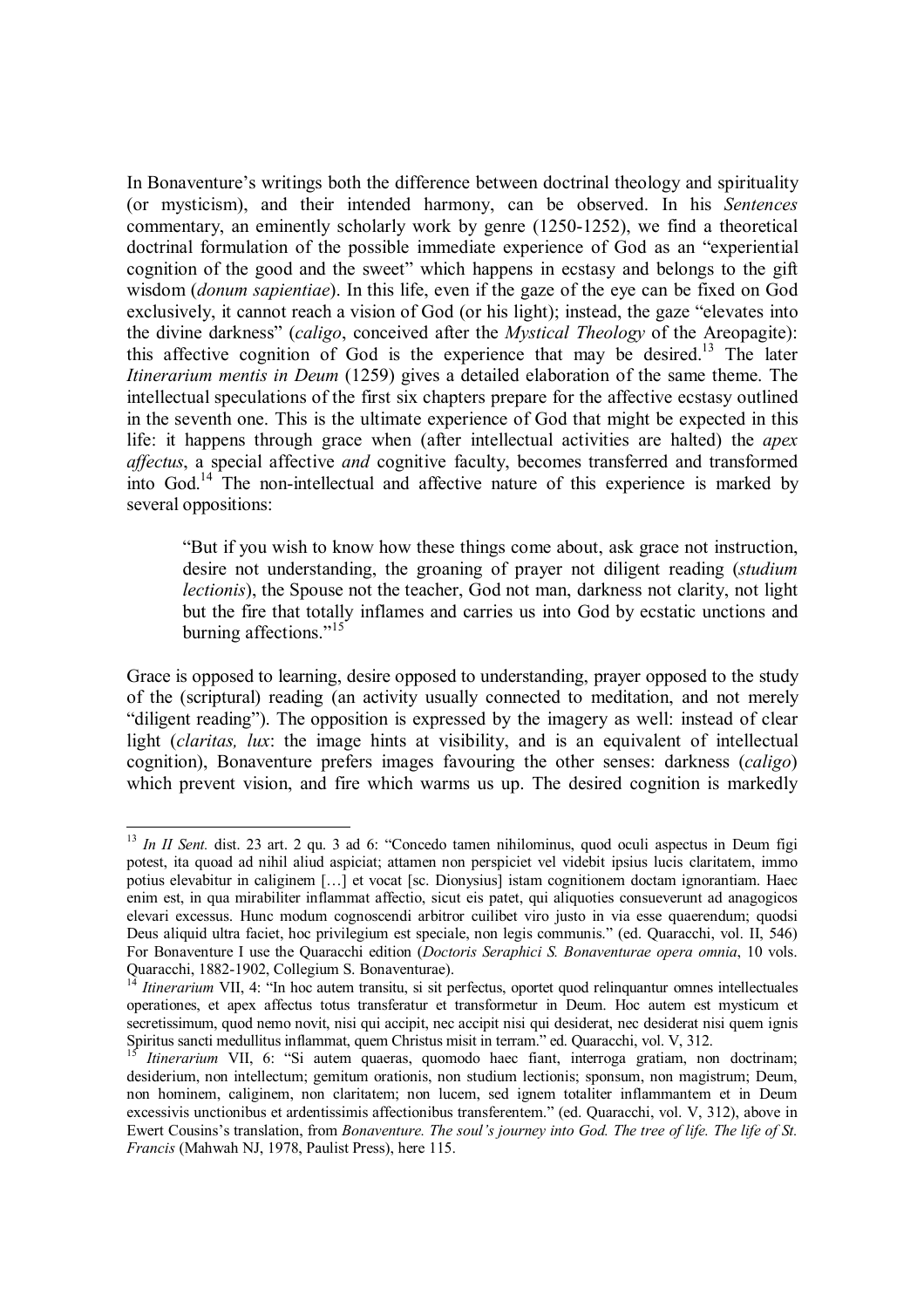non-visual, and its metaphors are non-visual too. This affective ecstasy is the experience which may be sought after, but it is *not* the experience Paul had in his rapture (which involved a vision of God by the intellect): they are two different cases. Holy men and the contemplatives sometimes are caught up to ecstasy, Bonaventure writes elsewhere, sometimes into *raptus*, but the latter happens only to very few.<sup>16</sup> To these few belongs, besides the Apostle, Dionysius the Areopagite.<sup>17</sup>

# **c) David of Augsburg**

 $\overline{a}$ 

The Franciscan David of Augsburg (d.1272) was an exact contemporary of Bonaventure. His treatise entitled *De septem processionibus religiosorum* (written after 1240 and popular throughout the Middle Ages) describes the degrees of spiritual progress and the state of the highest perfection (in this life). He also discusses the various spiritual experiences possible<sup>18</sup> but *raptus*, in its terminological sense as a vision of God in himself, is not among them.<sup>19</sup> The highest perfection in this life, according to David, consists in the ecstatic state that unifies God and the human soul.<sup>20</sup> He uses traditional terminology to describe this union: it is melting of the soul (*liquefactio*), a loving union, but also a vision of the Truth in itself.<sup>21</sup> Curiously enough, this vision of the Truth (mentioned only passingly) is not a direct vision of God, although David makes a digression to various forms of vision, largely repeating Augustine's theories. In the treatise David groups the possible spiritual experiences according to the intellectual/affective division of the soul's aspects (certain experiences belong to the former, others to the latter). Two categories belong to the intellect: visions and revelations ("revelation" here means communications of secrets and not revealed visions). David has reservations about both: they may seem signs of sanctity to the unexperienced, but they also may be fictions of the mind, demonic suggestions, or simply fruitless curiosities.<sup>22</sup> Concerning visions, David gives a variant of the Augustinian

<sup>16</sup> See Bonaventure, *In III Sent*. dist. 35 qu. 1 co: "actus doni sapientiae partim est cognitivus et partim est affectivus: ita quod in cognitione inchoatur et in affectione consummatur, secundum quod ipse gustus vel saporatio est experimentalis boni et dulcis cognitio. [...][viri sancti et contemplativi] prae nimia dulcedine modo elevantur in ecstasim, modo sublevantur usque ad raptum, licet hoc contingat paucissimis." (ed. Quaracchi, vol. III, 774). Consider McGinn's observation about rapture in Bonaventure: "[It] is so rare and special that this may explain why Bonaventure did not mention it in the *Itinerarium*, which is best viewed as a general invitation to all Christians to follow the way of Francis leading to *excessus mentis*." In: Bernard McGinn, *The Flowering of Mysticism* (New York, 1998, Crossroad), 112.

<sup>17</sup> See *Collatio III in Hexaemeron*, 30 (ed. Quaracchi, vol. V, 348).

<sup>18</sup> I used the older edition of the *De septem processionibus*, printed as *De profectu religiosorum*, ed. Peltier, vol. 12, 327-442.

<sup>&</sup>lt;sup>19</sup> However, "rapture into contemplation" (*raptus contemplationis*) is one of the names of the momentary state of perfection.

<sup>20</sup> See for example *De profectu* II, lxxiii/lxxii: "Haec est hominis in hac vita sublimior perfectio, ut tota anima [...] in Deum collecta unus fiat spiritus cum eo, ut nil meminerit nisi Deum, nil sentiat vel intelligat nisi Deum, et omnes affectus in amoris gaudio uniti, in sola Conditoris fruitione suaviter quiescant." ed. Peltier, vol. 12, 429-430.

<sup>21</sup> "devoti autem simplices clarius vident veritatem in se." (*De profectu* II, lxxiv/lxxiii, 433)

<sup>22</sup> See *De profectu* II, lxxv-lxxvii *passim*. David tangently names various phenomena which excited his contemporaries, such as blasphemous visions of the Holy Virgin or Christ, revelations about the coming of the Antichrist or the final judgement, the Joachimite prophecies, and so on.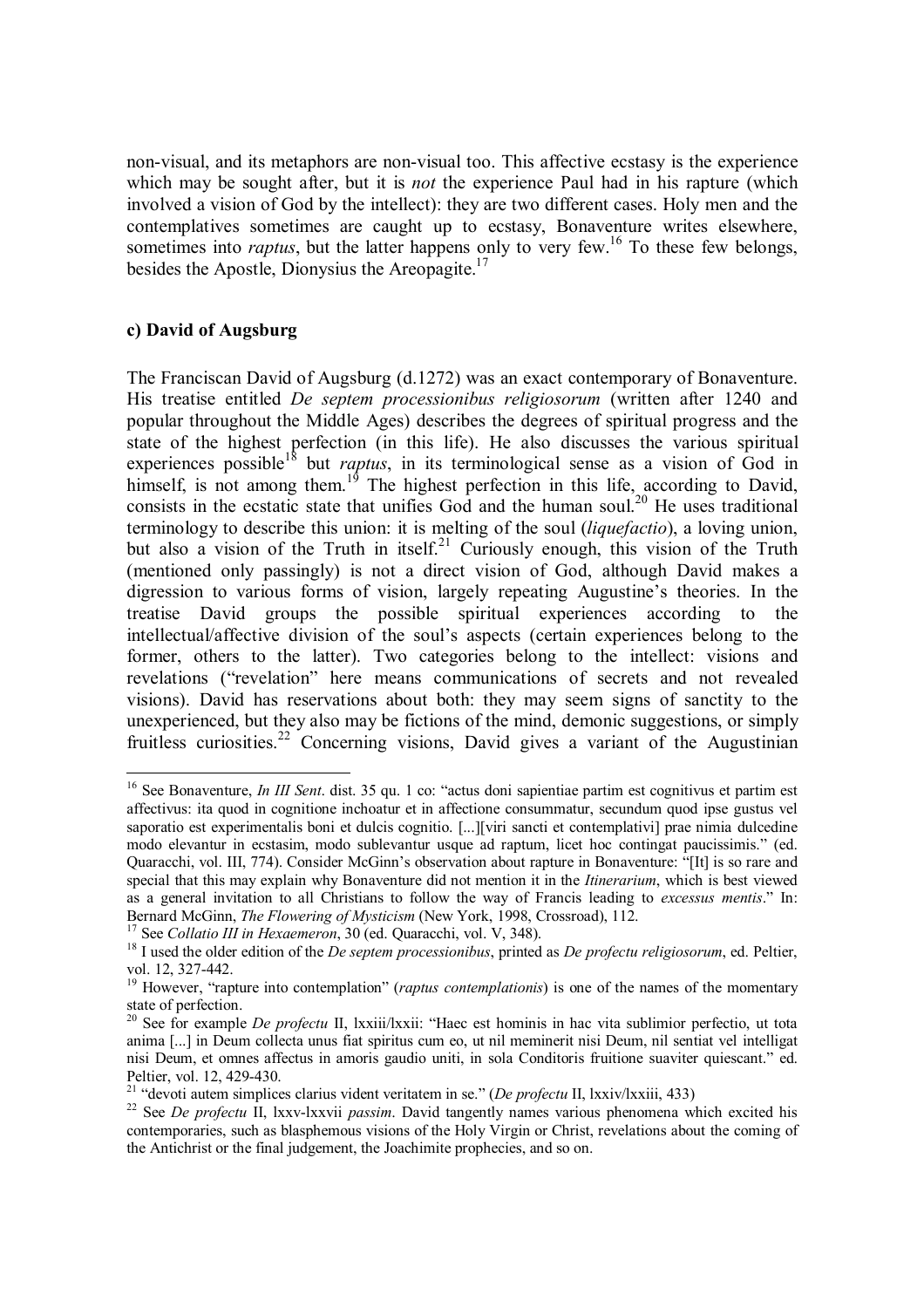doctrine talking about corporeal, imaginary (subdivided into two categories) and intellectual visions. The last and highest form of cognition is, as in Augustine, the intellectual vision, but it differs from the Augustinian original. David's example for intellectual vision is, besides the enraptured Apostle, John the Divine, the author of the Apocalypse. John's inclusion is a medieval addition to Augustine: John saw divine things by intellectual vision but used images to communicate them. What is more unusual is the description of this intellectual vision. Paul and John saw the Truth itself through the light of the Truth – but unlike Augustine, David does not call this vision a vision of God in *substantia* (or *essentia*) *sua* or a vision of God as he is.<sup>23</sup> He also makes a digression to the various visions of Christ by the devout (occurring as a special consolation or as a sign). This hint to visionary experience marks well the period, but again an omission is what is remarkable for us. By the early 1240s the issue of *raptus* was already thoroughly discussed and its doctrine was largely established – but here it is nearly absent.

# **3. Rapture as regular exception**

So far I tried to demonstrate two points First, that mainstream Western interpretation – due to a special combination of exegesis and doctrinal theology – saw the rapture narrative of Saint Paul as a unique, extraordinary and exceptional case. Second, that in the spiritual literature *raptus* was not considered a possible personal experience: the more-or-less systematic presentations of possible spiritual experiences do not include it (especially not as their highest grade). We can only conjecture that it is absent from these "catalogues" exactly *because* it was considered an extraordinary and unique case. Now I try to demonstrate a third point that is closely connected to the previous ones. With the sole precedent of Paul's rapture, and with the very strong and very specific meaning (namely, an immediate vision of God's essence), "being caught up to the third heaven" seemingly became a predicate used with the greatest caution. Those instances where *raptus* is attributed to any concrete person other than Paul seem to be exceptionally rare.<sup>24</sup> The following two examples are such exceptions where *raptus* to the third heaven is presented as a personal experience. My point here is that these "exceptions" are indeed regular and confirm the accepted doctrine: being "caught up" to the third heaven testifies sanctity or authority.

### **a) The** *vita* **of Beatrice of Nazareth**

 $\overline{a}$ 

Beatrice of Nazareth was a Flemish Cistercian nun (d.1268). She kept a personal journal where she also described her spiritual experiences. Soon after her death a Latin *vita* was

<sup>23</sup> *De profectu* II, lxxvi/lxxv: "Alia visio est intellectualis, qua illuminatus oculus luce veritatis pure ipsam veritatem in se contemplatur, vel intelligit in visione imaginaria veritatem quae in illa significatur: sicut Paulus, cum raptus in paradisum vel in tertium caelum, vidit invisibilia et audivit verba ineffabilia [...] ipsius veritatis splendorem pure intuitus est. Similiter et Joannes Evangelista [...] creditur tamen omnia pure vidisse et intellexisse." ed. Peltier, vol. 12, 434.

<sup>&</sup>lt;sup>24</sup> I do not consider here examples where someone is "caught up" or "elevated" in spirit to see some vision (what is a rather common element in mystical writings).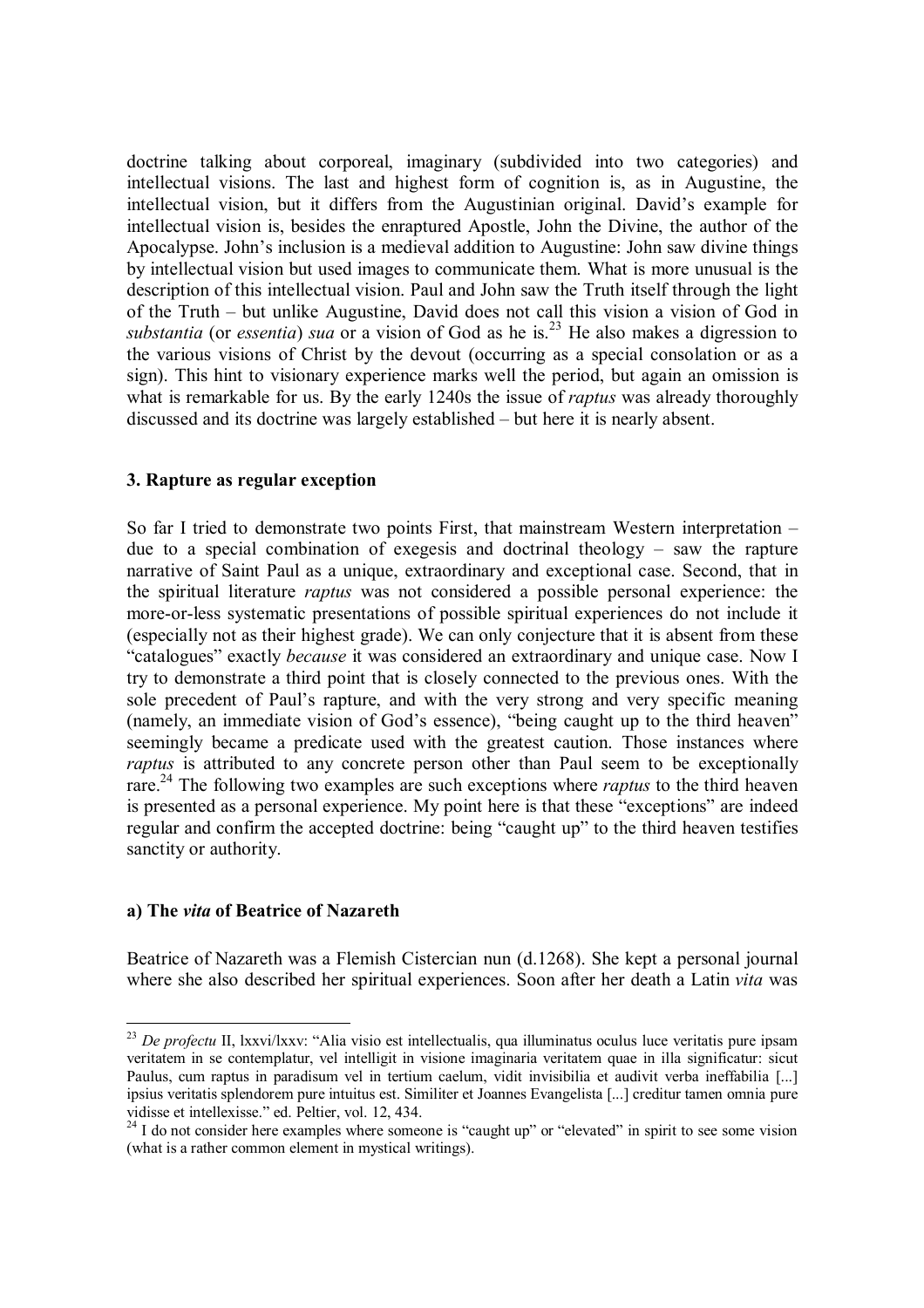written by a hagiographer, based on her journal: it contains an account of her rapture to the third heaven.

The narrative tells that Beatrice became separated from her senses (*carnis sensibus exuta*), and through the ecstasy (*excessus*) of contemplation was caught up into heaven and was transported to the choir of Seraphim. She became conformed to the Seraphim in spirit and shared their service; she saw the nine angelic choirs and (what is somewhat audacious) contemplated the divine essence in its full glory and power.<sup>25</sup> She understood that she is joined to God by the bond of love (*caritatis nexus*); she enjoyed the contemplation of the divine presence (*divine contemplatio presentie*) and was absorbed by the presence of the Godhead (*presentia summe deitatis*), but also learned that she must return to her bodily life.

The narrative itself is extraordinary according to the standards of any theologically educated person of the thirteenth century. The sudden detachment from the sense perception, the elevation into the highest angelic hierarchy and, most importantly, the vision of God's *essence* are all elements characteristic of *raptus,* that is, of the concept elaborated by early thirtheenth-century theologians. The narrative is followed by an excursus where the hagiographer digresses to the relation of Beatrice's experience and Paul's *raptus*.

The author first he emphasises that Beatrice has indeed reached that pinnacle of apostolic perfection and holiness which Paul possessed, *since* she also had a vision, rightly comparable to Paul's rapture.<sup>26</sup> The third heaven into which Paul was caught, he explains, is the third angelic hierarchy consisting of Thrones, Cherubim and Seraphim as in the case of Beatrice (but this is also one of the standard interpretations given by the *Collectanea* and the *Glossa Ordinaria*). He also has to defend the (originally Augustinian) doctrine that Paul contemplated the face of God against the observation that such a thing is not recorded about him (*Paulum ... non autem faciem dei faciem contempatus fuisse describitur*). In order to do so, he recurs to the authority of the "inspired exegetes," and quotes Haymo of Halberstadt's commentary on 2Cor 12: 2-4 to explain the nature of intellectual vision of God and its possibility. Since Haymo's commentary was compiled from Augustine, the hagiographer also finds there an argument for Beatrice: namely that the form of vision which was granted to Paul was not exclusively granted to him but also to other saints. $27$ 

<sup>25</sup> *Vita Beatricis* II, xix, 172-173: "carnis sensibus exuta, per contemplationis excessum in celestia rapitur, et in sublimem illum diuineque presentie vicissimum chorum Beatrix [...] anima collocatur. Ibi [...] se seraphicum spiritum effectam esse cognovit [...]. Ibi diuinam essentiam in plenitudine glorie sue, perfectissimeque maiestatis sue potentia [...] clara contemplationis acie, si fas est dicere, videre promeruit: et creatorem suum illum intelligens, inexcogitabili delectationis amplexu sibi firmiter inherendo [...] in summa quadam, et humanis sensibus incomprehensibili beatitudine, requieuit." In: Roger De Ganck (ed. and trans.), *The Life of Beatrice of Nazareth, 1200-1268*, 3 vols (Kalamazoo MI, 1991, Cistercian Publications), vol. 1, 202 and 204.

<sup>26</sup> *Vita Beatricis* II, xix, 175: "Attende, lector, magna esse valde que dicimus: et eo nostris temporibus utique rariora, quo pauciores ad apostolice iam perfectionis apicem conscendere videamus. Quid enim, nisi ad apostolice sanctitatis culmen Beatricem nostram ascendisse dixerimus, que [...] illius eterne beatitudinis premia, momentanee quedam experientia, degustavit. Legimus quippe [...] Paulum [...] raptum usque <in> tercium celum [...] quod ab hac visione non multum discrepare coniciet si fuerit qui ad plenum apostolice visionis modum et ordinem investiget." The Life, vol. 1, 204.

<sup>&</sup>lt;sup>27</sup> For Haymo's original text see PL 117:  $662D$  and  $663B$ . The hagiographer's words on Paul's vision, *Quibus utique verbis hanc visionis excellentiam, quam apostolo datam exposuit, aliis etiam sanctis conferri*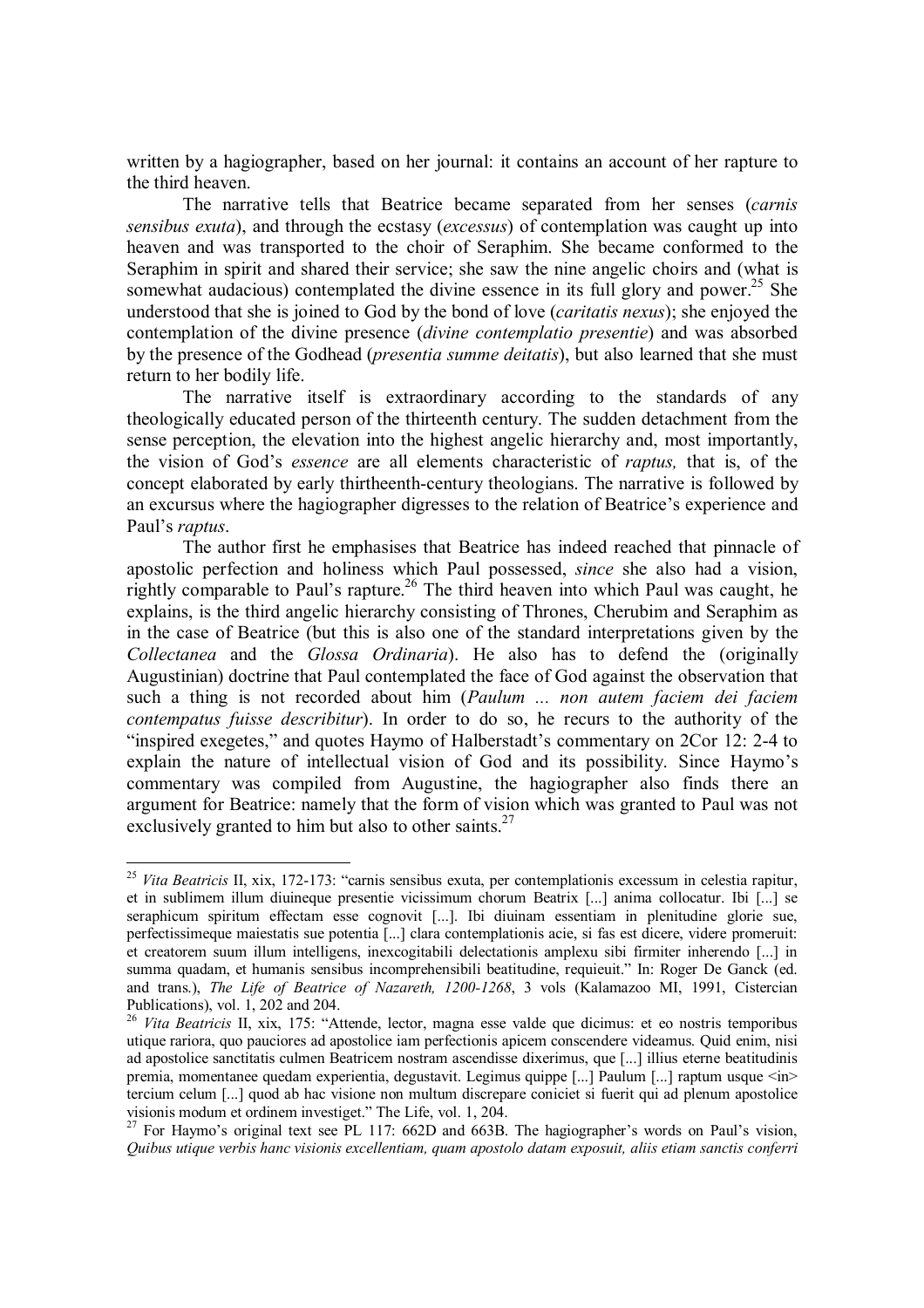In this way the hagiographer creates a remarkable circle of mutual confirmation and justification connecting Beatrice's experience, the Biblical text, and its accepted (Augustinian) theological interpretation. On the one hand, Beatrice's rapture into heaven and her experience (and therefore her sanctity as well) are justified by the Pauline rapture narrative; on the other hand, Beatrice's unquestioned vision of God also justifies Paul's assumed (that is, non-scriptural) vision of God. Finally, the quoted *auctoritas* of Haymo (what is basically a selection of Augustine) validates the visions of both Paul and Beatrice.

### **b) The** *Commedia* **of Dante**

 $\overline{a}$ 

In the *Commedia*, Dante uses a great number of theological and scriptural allusions in order to construct his image as *poeta theologus*, but his "all-embracing model," as Teodolinda Barolini observed, is the enraptured Paul.<sup>28</sup> For now, it is sufficient to mark the most remarkable parallels. The *Paradiso* describes Dante's journey through heavens and culminates in a vision of God; the ascent ends in the Empyreum (like Paul's ascent in the commentary tradition). Even if Dante first does not dare to compare himself to Paul (*Inf.* II, 32: *Io non Paulo sono*), his later allusions to 2Cor 12:2-4 are explicit. At the beginning of *Paradiso* he states that he returned from heaven where saw things that are unutterable (*Par.* I, 4-6: *Nel ciel ... fu' io, e vidi cose che ridire / né sa né può chi di là sú discende*). The *Letter to Can Grande* (whose author might have been Dante himself) even explains these lines (*Epistle* 13, 28, 77-79). Here we find a theoretical explanation for the ineffability addressed by the poem: the commentary uses the *locus* of 2Cor 12: 2-4 as a scriptural example for the experience Dante had (*hoc insinuatur nobis per Apostolum ad Corinthios loquentem*). At a later point of the *Paradiso* (I, 67-75), Dante even addresses his own uncertainty as to whether he ascended in body or not, thus imitating Paul's repeated doubt on the same (2Cor 12: 2-3).

\* \* \*

The two examples came from the period when the authoritative doctrine on *raptus* was already solidified (the *Vita Beatricis* was written c. 1270, the *Paradiso* was finished in 1321). However different genres these texts belong to (the *Vita* being a hagiographical work while the *Commedia* is a literary or theological fiction), the texts function in a similar way. By comparing their personal experience to Paul's rapture, both examples add, ultimately, more authenticity and authority to the person. Beatrice and Dante shared the exceptional and unique experience of Paul, the participation in glory and the vision of God before death. This also points out a particular feauture of the accepted theory of *raptus*: being "caught up" to paradise (or the third heaven) is extraordinary *because* it

*posse minime denegavit* (in De Ganck's translation: "By these words he by no means denied that the excellent vision which he explained was granted to the Apostle, could be granted to other saints." [208/209]) explain the passage Augustine's *Ep*. 147, 13, 31 (see quoted above in note 3).

<sup>28</sup> See *The Undivine Comedy. Detheologizing Dante* of Teodolinda Barolini (Princeton NJ, 1992, Princeton University Press), esp. chap. 7 "Nonfalse errors and the true dreams of the evangelist" (here 149).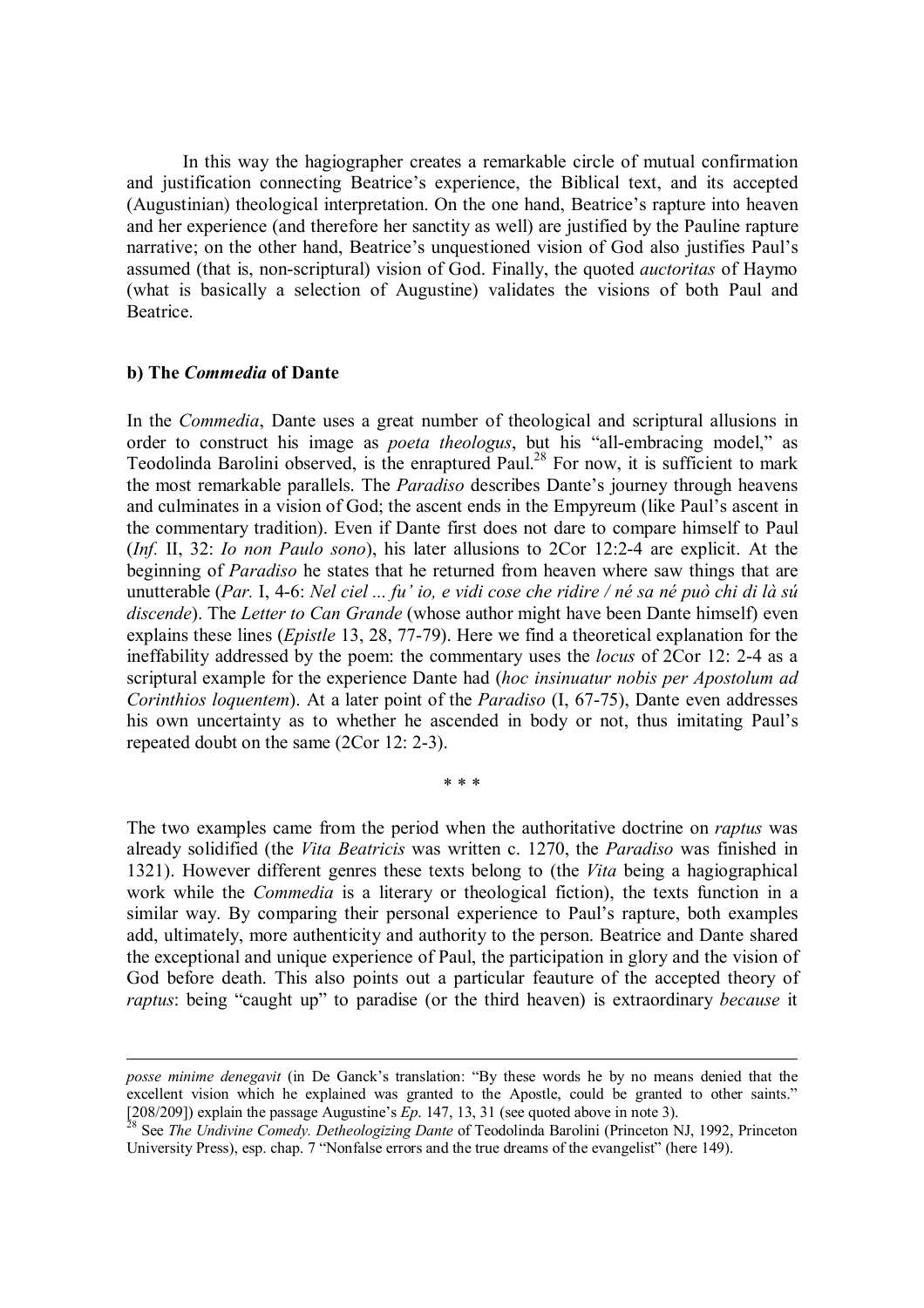realises something normally impossible, and *because* it can occur only through direct divine intervention.

These examples, considered together with the doctrinal and exegetical considerations outlined above, may explain why Paul's rapture could not become a paradigm for immediate experience of God. In the Latin tradition the rapture narrative soon obtained a well-defined doctrinal content from Augustine that focused on it as an extraordinary event in an extraordinary person's life. This exclusive interpretation was perpetuated by the exegesis of the passage, and from the thirteenth century, the authoritative interpretation presented a modernised form of it. In this reading, being "caught up to the third heaven" (that is, seeing God immediately) is considered either an impossibility (by human means), or its opposite: a miracle (through grace). Since it is extraordinary (in other words, it is not part of the order of things), the spiritual literature does not count it as a real possibility either.

The more interesting cases are those where rapture is considered not in the duality of miracle/impossibility but as pattern for the just ones or the contemplatives, who indeed can be, or used to be, caught up to the third heaven. These rare cases are found outside the Augustinian tradition outlined so far.

## *2. Rapture as model: irregular readings*

The Augustinian tradition gave a characteristic meaning to the rapture narrative. It had, on the one hand, a well-defined theoretical and doctrinal interpretation (what in its ultimate form became the doctrine of *raptus*) – in this way, the narrative describes an act of a supernatural, ecstatic intellectual vision of God in his substance (something possible otherwise only in the blessed state). On the other hand, it was a unique and extraordinary event but from the life of the Apostle: rapture (and later *raptus*) belonged properly to Paul, and nearly exclusively to him. The implication is that rapture was an extraordinary gift of grace *–* therefore "being enraptured into the third heaven" became a predicate not only equivalent with "seeing God immediately" but also implied a comparison to Paul.

 However accepted and authoritative this interpretation became, its premises are far from self-evident. The two examples below present different readings, where the rapture to the third heaven and the historical person of Paul are not so exclusively connected. Based on different premises, in these texts Paul is not the sole representative of a miracle: instead, his rapture is seen as template for spiritual experience. Without the Augustinian undertones of salvation history, the modality of these text is also different: "being caught up into the third heaven" (although with different meanings) becomes a real possibility, even an aim proposed to the reader.

### **a) Ambrose,** *De Paradiso*

The *De Paradiso* of Saint Ambrose contains an unconventional interpretation of Saint Paul's rapture. At the outset of the treatise Ambrose mentions Paul's rapture into paradise with some reservation: he observes the difficulties involved and, finally, leaves the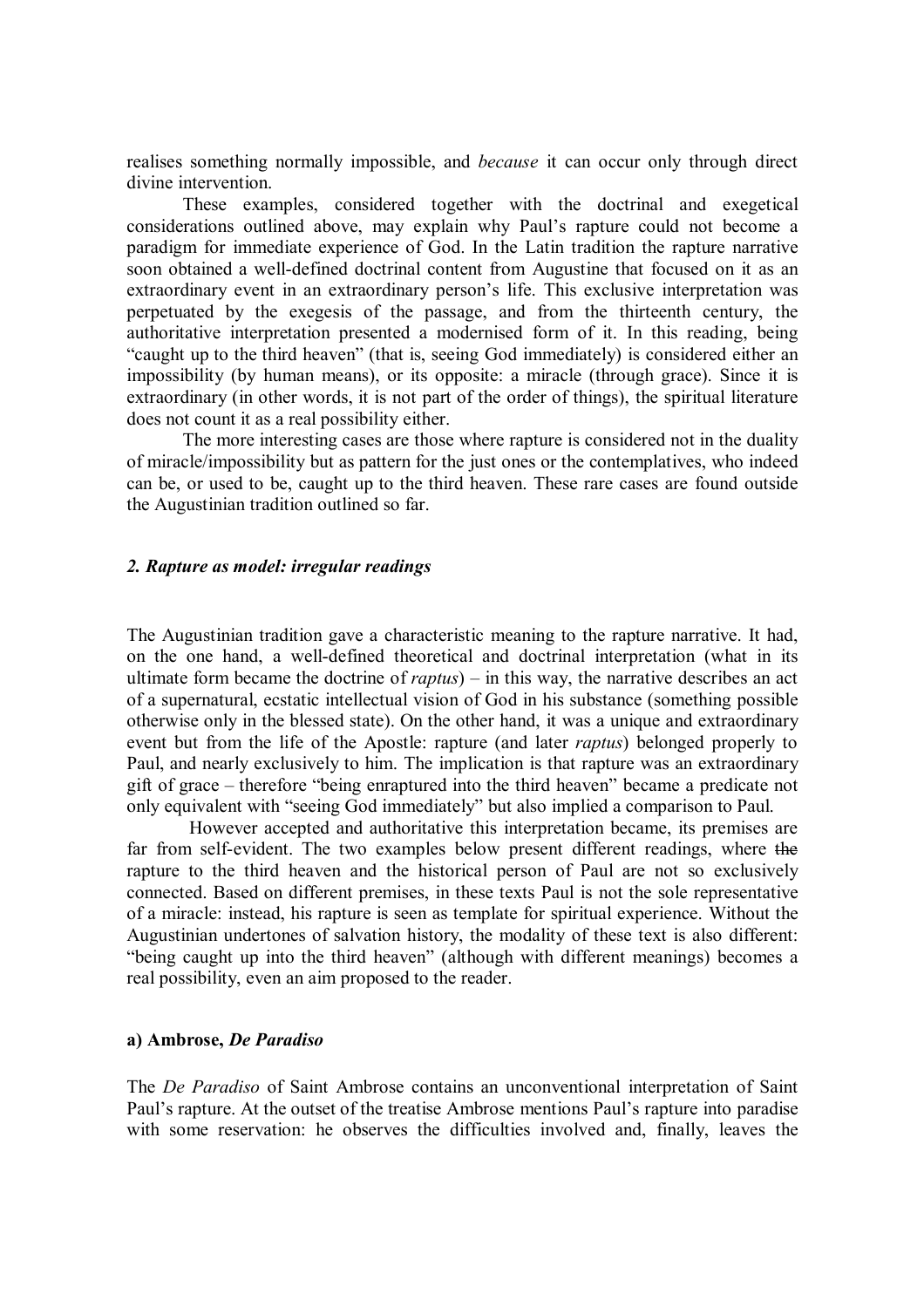question undisputed, turning instead to the Genesis description of paradise. The difficulties he mentions outline a general attitude toward Paul's case: *only* Paul was able to see paradise during this life or perhaps, at the most, someone like Paul), and he was not permitted to tell the words he heard there, so it must remain Paul's secret.<sup>29</sup> While these reflexions emphasise the extraordinary, unique and secret nature of Paul's experience, later in the treatise Ambrose gives an interpretation which makes it far less unique, by stating that *any* just person may be caught up to paradise as a reward for their merits.

The context is Ambrose's answer to a question: why are different animals also located in paradise, if being there was (and is) such a great gift from God to men?<sup>30</sup> To solve this problem, Ambrose presents an allegorical (tropological) interpretation of paradise. Paradise itself is the human mind; the wild and domestic animals refer to the irrational motions of the body, while the birds refer to the vain thoughts of mind. Adam was given the duty, together with the adequate faculty (*sensus*), in order to know everything and judge all of them. He failed, and the punishment of his wrong judgement (*poena praui iudicii*) was that he was cast out of paradise. In the direct continuation of this thought, Ambrose's commentary outlines the possible return to paradise:

"Hence the just (*justi*) are caught up into paradise, just as Paul was caught up into paradise and heard unutterable words. And if by the vigor of your mind you are caught up from the first heaven to the second and from the second to the third (this happens because each and every man is first of all corporeal; secondly, he is of sensual nature; and thirdly, he is spiritual); if you are caught up to the third heaven in order to see the brilliance of spiritual grace (because the sensual man does not perceive the things that are of the Spirit, and for that reason the ascent into the third heaven is necessary for you in order that you be caught up into paradise), then you will be caught up, without incurring danger, in order that you may be able to pass judgement on all things, because the spiritual man judges all things and he himself is judged by no man." $31$ 

What Ambrose's exegesis proposes here, is an ascent to paradise by virtue – what is also a (limited and temporary) reversal of the Fall. The three heaven seem to designate here

<sup>29</sup> *De Paradiso* I, 1: "Ergo si huiusmodi paradisus est, ut eum solus Paulus aut uix aliquis Pauli similis, cum in uita degeret, uidere potuerit [...] quo tandem modo nos paradisi situm potuerimus absolvere, quem nec uidere potuimus, et, si potuissemus uiderem tamen prohiberemur aliis intimare [...] et ideo relinquamus Pauli esse secretum." CSEL 32/1, 265-266.

<sup>30</sup> *De Paradiso* XI, 51: "set quia plerosque mouet [...] quomodo si uel primo magnum munus dei fuit circa homines, ut in paradiso homines collocarentur, uel postea magnorum remuneratio uideretur esse meritorum, ut ad paradisum iustus unusquisque rapiatur, dicuntur etiam bestiae et pecora agri et uolatilia caeli in paradiso fuisse." CSEL 32/1, 308.

<sup>31</sup> *De Paradiso* XI, 53: "denique iusti in paradisum rapiuntur, sicut Paulus raptus est in paradisum et audiuit uerba ineffabilia. et tu si a primo caelo ad secundum, a secundo caelo ad tertium mentis tuae uigore rapiaris, hoc est quia primum unusquisque homo est corporalis, secundo animalis, tertio spiritalis, si ita rapiaris ad tertium caelum, ut uideas fulgorem gratiae spiritalis - animalis enim homo quae sunt spiritus nescit, et ideo tertii caeli ascensio tibi est necessaria, ut rapiaris in paradisum - rapieris iam sine periculo, ut possis diiudicare omnia, quia spiritalis diiudicat omnia, ipse autem a nemine diiudicatur [cf. 1Cor 2:15]." (CSEL 32/1, 309-310). I gave above a heavily modified translation of Savage, from John J. Savage (tr.): *St. Ambrose. Hexameron, Paradise, and Cain and Abel*. The Fathers of the Church vol. 42 (New York, 1961, Catholic University of America Press), here 321.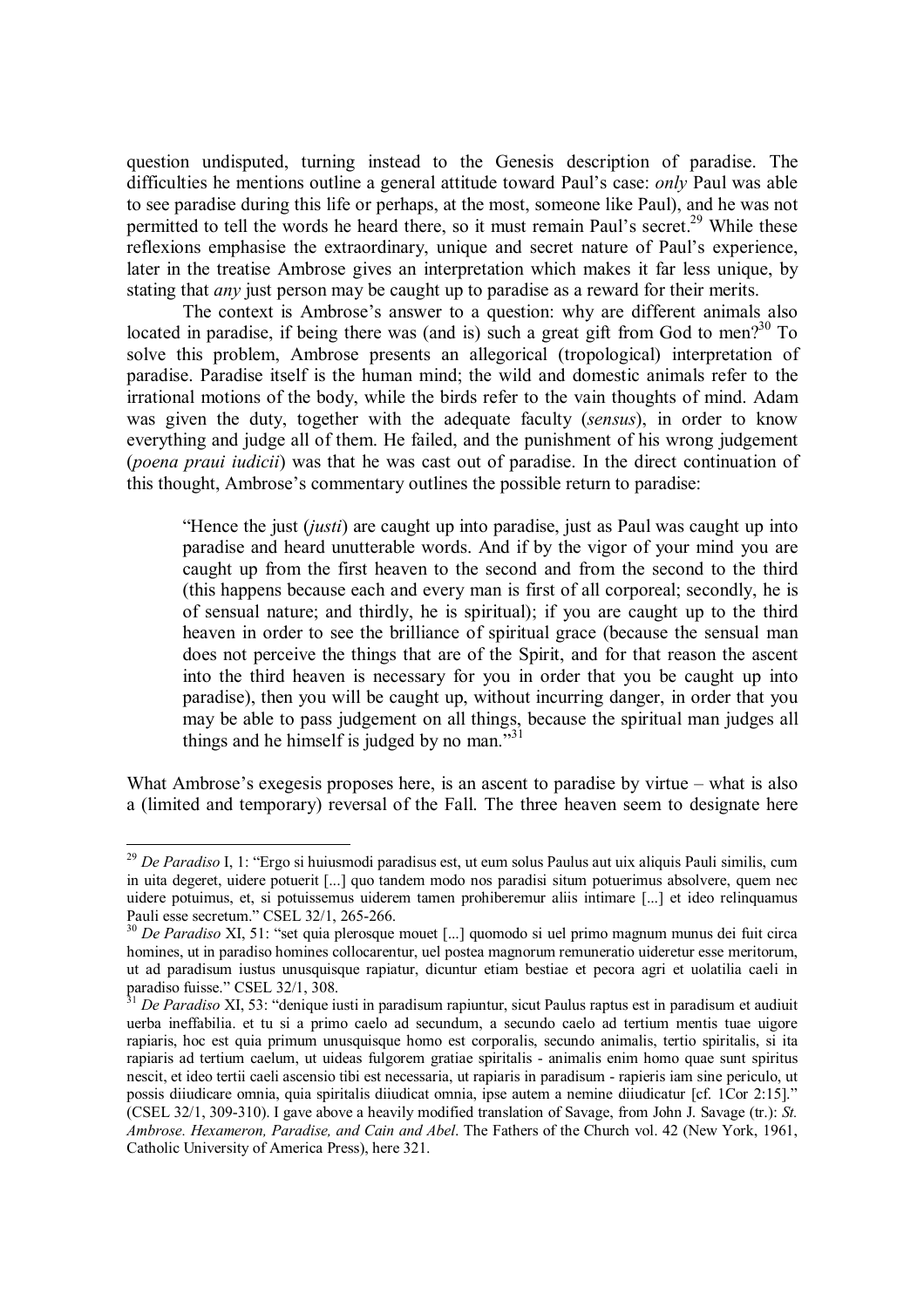three stages of development (from being corporeal to becoming spiritual). The ascent (or rapture) to the third heaven of spiritual state is followed by another rapture to the paradise where, like Adam, the just man (*justus*) can pass judgement on everything. This interpretation set Paul's rapture (and rapture itself) into a new light. While the opening lines of the *De paradiso* talked about limitation, and mentioned "Paul alone, or at the most someone similar to Paul" (*solus Paulus vel vix Paulo similis*), here Ambrose talks not about a singular rapture that occurred only to Paul but about an indefinite multitude of just men (*justi, justus unusquisque, quicumque*) who can be or are "caught up to paradise".<sup>32</sup> The way Ambrose addresses the reader also suggests the possibility, even the expectation, of such rapture: "the ascent into the third heaven is necessary *for you*" (*tertii caeli ascensio tibi est necessaria, ut rapiaris in paradisum*).

# **b) Richard of Saint-Victor**

In the writings of Richard of Saint-Victor, references to Paul's rapture occur unusually often.<sup>33</sup> In all these instances, Richard quotes Paul's words as a testimony of contemplation in ecstasy. From the references to the three heavens and rapture evolve a complex allegory connecting theological anthropology, contemplation, epistemology and ontology. In *Beniamin minor* Richard distinguishes three degrees of the possible cognition of God in this life; the three degrees (seeing God by faith, by reason and by contemplation) belong to the three heavens so that seeing God by contemplation (which is beyond reason) belongs to the third heaven.<sup>34</sup> Elsewhere the third heaven (or the heaven of heavens) is the region of the eternal and inaccessible light that cannot be approached by reason: when human mind is caught up into this heaven, it becomes deified and assimilated to God.<sup>35</sup>

Richard's numerous (although scattered) remarks make clear that the experience called by him "contemplation" is the most immediate experience of God possible in this life (although its theological formulation remains insufficient). This occurred to Paul, but not only to him. Richard fully identifies Paul's rapture and contemplation: Paul's rapture

 $\overline{a}$ <sup>32</sup> Notice that 9 of the 13 manuscripts considered by the edition give the variant "justi in paradisum *saepe* rapiuntur;" cf. *De Paradiso* XI, 53: "quicumque fuerit in paradiso ascensione uirtutis, audiet mysteria Dei arcana illa atque secreta" CSEL 32/1, 310 (l. 19).

<sup>33</sup> The theme appears several times in Richard's writings, see *Beniamin maior* III, viii-x, *Beniamin minor* 74, De *exterminatione*, the prologue of the *De Trinitate, De IV gradibus* 37, *Adnotatio in Ps. 121*. For a detailed analysis of the heaven allegories of Richard see Németh, Paulus raptus, 375-383.

<sup>34</sup> *Beniamin minor* lxxiv: "Possumus tamen illa quae in hac vita haberi potest, Dei cognitionem, tribus gradibus distinguere, et secundum triplicem graduum differentiam per tres coelos dividere. Aliter siquidem Deus videtur per fidem, aliter cognoscitur per rationem, atque aliter cernitur per contemplationem. Prima ergo visio ad primum coelum, secunda ad secundum, tertia pertinet ad tertium. Prima est infra rationem, tertia supra rationem." PL 196: 53C.

<sup>35</sup> *De IV gradibus*, 37: "In secundo itaque gradu, ut dictum est, celum celorum lumenque illud inaccessibile videri potest sed adiri non potest [...]. Denique et apostolus ad illam eterni luminis regionem se raptum fuisse gloriatur. *Scio*, inquit, *hominem in Christo, sive in corpore sive extra corpus nescio, Deus scit, raptum hujusmodi usque ad tertium celum*." In Gervais Dumeige (ed.): *Ives, Épitre a Severin sur la charité. Richard de Saint-Victor, Les quatre degrés de la violente charité* (Paris, 1955, Vrin), 165/167 cf. PL 196: 1220D). See also *De IV gradibus*, 38: "Tertius itaque amoris gradus est quando mens hominis in illam rapitur divini luminis abyssum, ita ut humanus animus in hoc statu exteriorum omnium oblitus penitus nesciat seipsum totusque transeat in Deum suum." ed. Dumeige, 167, cf. PL 196: 1220D.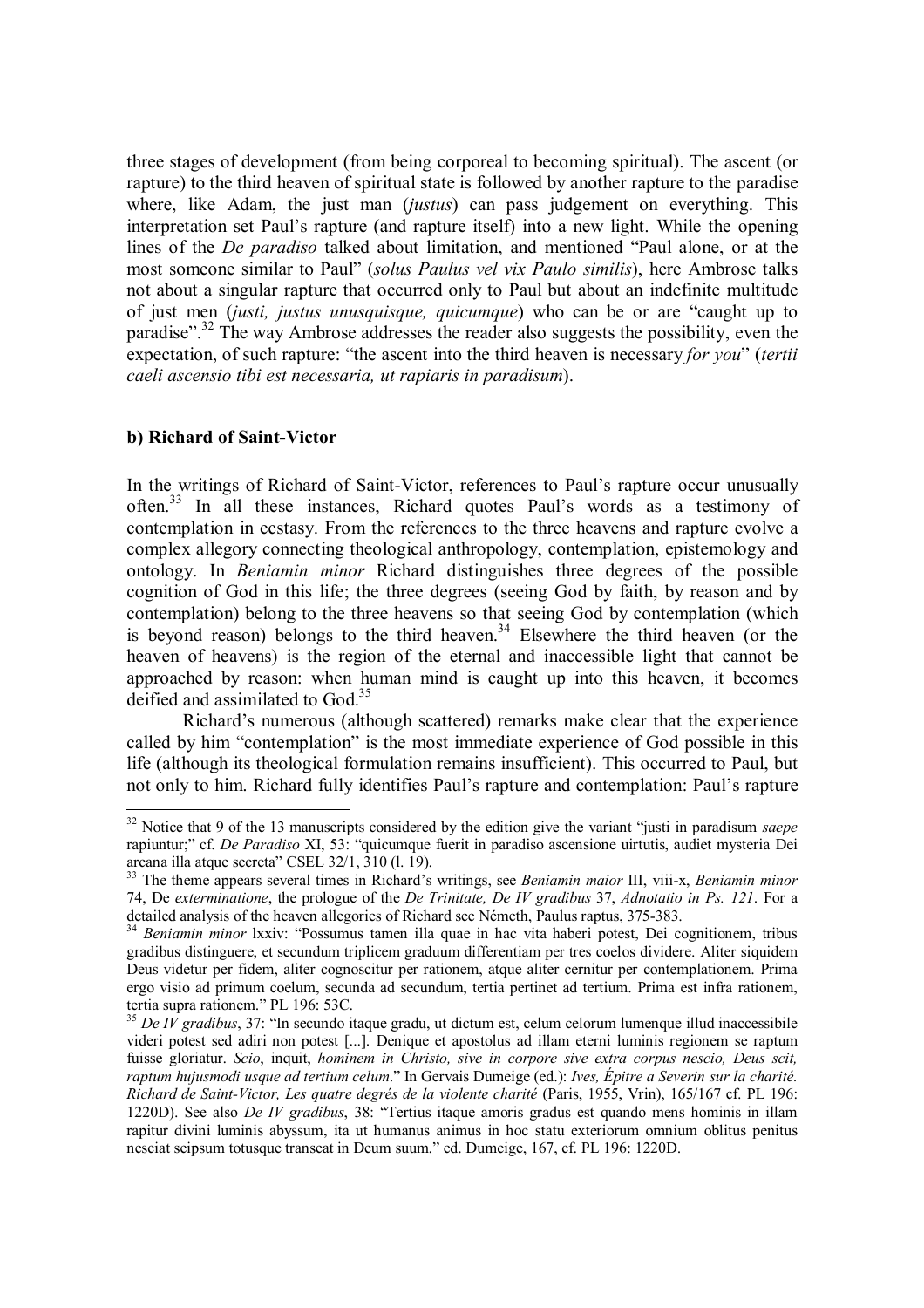was contemplation in ecstasy – but, conversely, ecstatic contemplation is a rapture into the third heaven, too. The other, even more striking feature, especially in comparison to the Augustinian tradition, is that this experience is not restricted to Paul. Whenever Richard quotes 2Cor 12:2-4, Paul**'**s words serve as testimony of contemplation in ecstasy. This is not a distant theoretical possibility, as the following passage (*Beniamin maior* III, iv) indicates:

"For when Paul, or a person similar to Paul, is raised up above himself and snatched up (*rapitur*) to the third heaven, certainly he does not investigate by his own spirit those hidden things about which no person is allowed to speak, but God reveals them to him through His own Spirit."<sup>36</sup>

Being "caught up to the third heaven" is not a theoretical construction here: both Paul and those people who are similar to Paul (meaning the contemplatives, the intended audience of Richard's spiritual writings) are "caught up". Among all the references to rapture and three heavens, the prologue of the *De Trinitate* has the greatest explanatory value. Here in a single paragraph Richard makes explicit the connections between contemplative ascent, Paul's rapture, and the role of Christ in this entire complex of ideas.<sup>37</sup>

"[L]et us erect that sublime ladder of contemplation, and let us put on wings as eagles, with which we can hover above earthly realities and rise to heavenly realities. Let us taste not the things that are on the earth but heavenly realities, where Christ is seated at the right hand of God. Let us follow the lead of Paul, who flew up to the secrets of the third heaven, where he heard secrets which he was not able to speak to men. Let us ascend after our head. For this purpose Christ ascended to heaven, that he might provoke our desire and draw it after him. Christ ascended, and the Spirit of Christ descended. For this purpose Christ ascended to heaven, that he might provoke our desire and draw it after him. Christ ascended, and the Spirit of Christ descended. For this purpose Christ sent his Spirit to us, that he might raise our spirit toward him. Christ ascended bodily, let us ascend mentally. And so, his ascension was corporeal, but ours is spiritual. […]"

 $\overline{a}$ <sup>36</sup> Richard, *Beniamin maior* III, iv: "Nam, cum Paulus vel Paulo similis elevatur supra seipsum, rapitur usque ad tertium coelum, profecto arcana illa, quae non licet homini loqui, non investigat per spiritum proprium sed revelat ei Deus per spiritum suum." Marc-Aeilko Aris (ed.), *Contemplatio: philosophische Studien zum Traktat Benjamin Maior des Richard von St. Viktor* (Frankfurt, 1996, Knecht), 61 = PL 196: 114C. Quoted in Zinn's translation: Grover A. Zinn (trans.), *Richard of St. Victor. The Twelve Patriarchs. The Mystical Ark. Book Three of The Trinity* (Mahwah NJ, 1979, Paulist Press), 227-228.

<sup>37</sup> *De Trinitate, Prologus*: "sublimem illam contemplationis scalam erigamus, assumamus pennas ut aquile, in quibus nos possimus a terrenis suspendere et ad celestia levare. Sapiamus que celestia sunt ubi Christus est ad dexteram Dei sedens. Sequamur quo Paulus precessit, qui usque ad tertii celi secreta volavit, ubi audivit arcana illa que non licet homini loqui. Ascendamus post caput nostrum [*sc*. Christ]. Nam ad hoc ascendit in celum, ut provocaret et post se traheret desiderium nostrum. Christus ascendit, et Spiritus Christi descendit. Ad hoc Christus misit nobis Spiritum suum, ut spiritum nostrum levaret post ipsum; Christus ascendit corpore, nos ascendamus mente. Ascensio itaque illius fuit corporalis, nostra autem sit spiritualis. [...]" Jean Ribaillier (ed.), *Richard de Saint-Victor. De Trinitate* (Paris, 1958, Vrin), 82 = PL 196: 889C. English translation of Christopher P. Evans, from Boyd Taylor Coolman and Dale M. Coulter (ed.), *Trinity and Creation. Hugh, Richard and Adam of St. Victor* (New York, 2011, New City Press), 210.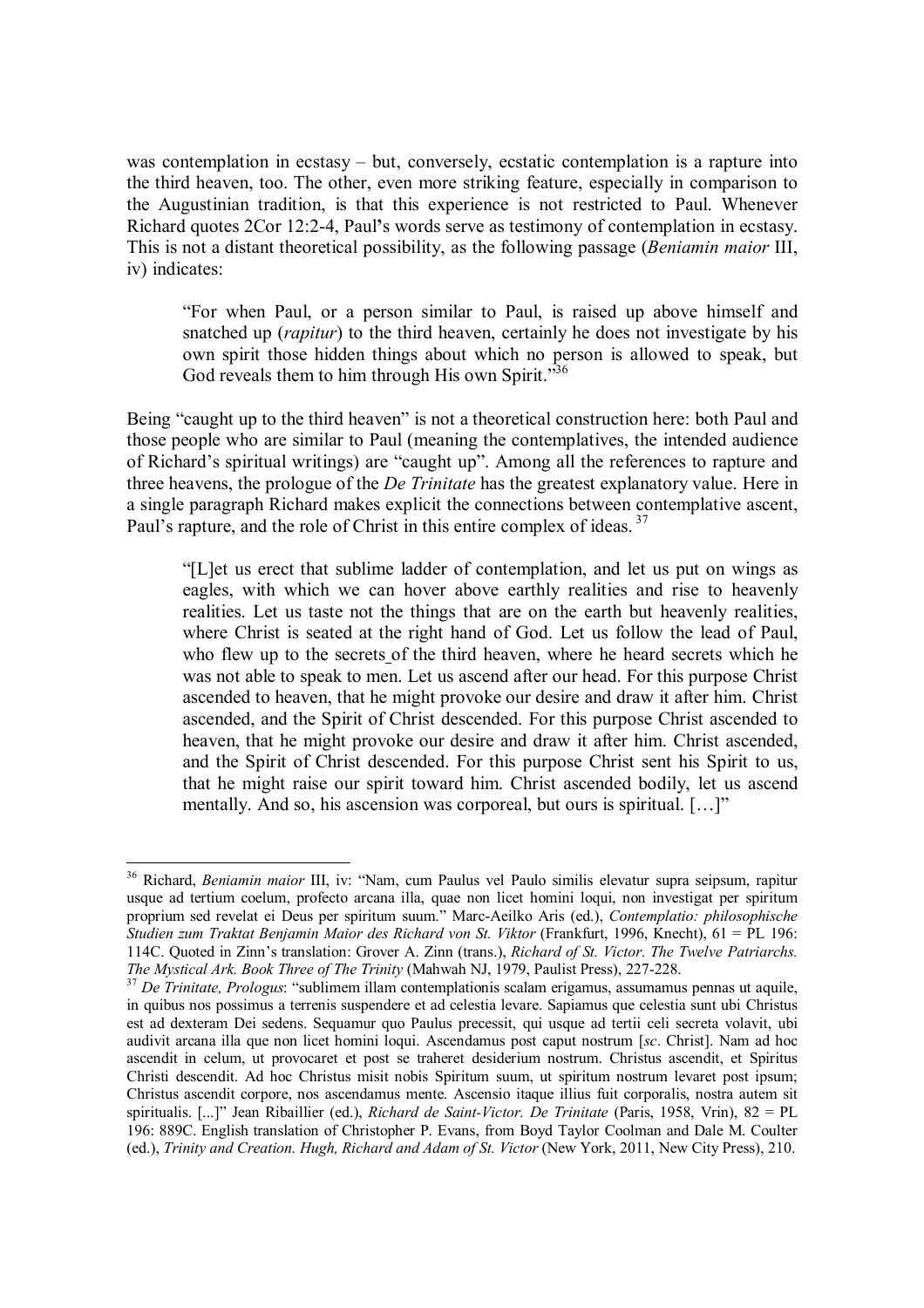Ascent to heaven is a traditional allegory for contemplation: winged beings (that can elevate from the ground and ascend to the heaven/sky) are also haunting figures for contemplation in Richard's writings: most notably, the perfect contemplatives are not only compared to six-winged Cherub (since they know the six contemplations: *Beniamin maior* I, x), but their mind also must be conformed to the angels (surpassing the limitations of reason, ibid. IV, i). Paul's rapture (here ascent) is also a recurring theme. The unexpected element here is the context. Richard creates a typological connection between the ascension of Christ and the rapture of Paul (which also justifies Richard's own usage of the rapture imagery). The (spiritual) ascent into the third heaven was established by Christ: his ascension (in body) was a prefiguration, the model of Paul's ascent (in spirit): but it is also a prefiguration of the reader's (similarly spiritual) ascent. Paul's rapture is literally a precedent here: the reader has to do what Paul did earlier. The translation "let us follow the lead of Paul" does not render the full meaning of *sequamur quo Paulus precessit.* We are expected to follow Paul to that place he already reached before us (that is, to the enthroned Christ). But Paul's ascent itself is an act of imitation of Christ: this imitation is expected from the reader too. This juxtaposition of the Apostle and the reader is rather unthinkable in the Augustinian tradition. In the subsequent passage, Richard explicitly encourages the reader to ascend to the second and then to the third heavens:

"Now, it should not be enough for us to ascend in the contemplation of the mind to the secrets of the first heaven. Let us ascend from the first heaven to the second and from the second heaven to the third. For those who are ascending in contemplation from the visible to the invisible and from the corporeal to the spiritual, a consideration of immortality occurs in the first heaven, a consideration of incorruptibility occurs in the second heaven, and a consideration of eternity occurs in the third heaven. Behold the three regions: immortality, incorruptibility, and eternity. The first is the region of the human spirit, the second is the region of the angelic spirit, and the third is the region of divine spirit."<sup>38</sup>

The motif of ascent here is integrated into one of the interlocked heaven allegories. The modality of the sentences again suggest the possibility of this necessary ascent into the third heaven. The consideration of the realm of eternity and the divine spirit here may have a concrete reference as the prologue is written to a book on the Holy Trinity.

**\* \* \***

In the examples above, Ambrose and Richard of Saint-Victor translated Paul's rapture narrative into a description of a possible personal experience. It happened through what medieval authors called *tropologia***,** tropological (or moral) interpretation. Tropological

<sup>38</sup> *De Trinitate, Prologus*: "Parum autem nobis debet esse ad primi celi secreta mentis contemplatione ascendere. Ascendamus igitur de primo ad secundum, et de secundo ad tertium. Contemplatione ascendentibus de visibilibus ad invisibilia, de corporalibus ad spiritualia, primo occurrit consideratio inmortalitatis, secundo consideratio incorruptibilitatis, tertio consideratio eternitatis. Ecce triplex regio, immortalitatis, incorruptibilitatis, aeternitatis. Prima est regio spiritus humani, secunda spiritus angelici, tertia spiritus divini" ed. Ribaillier, 82 = PL 196: 900; translation from Evans, *Trinity and Creation*, 211- 212.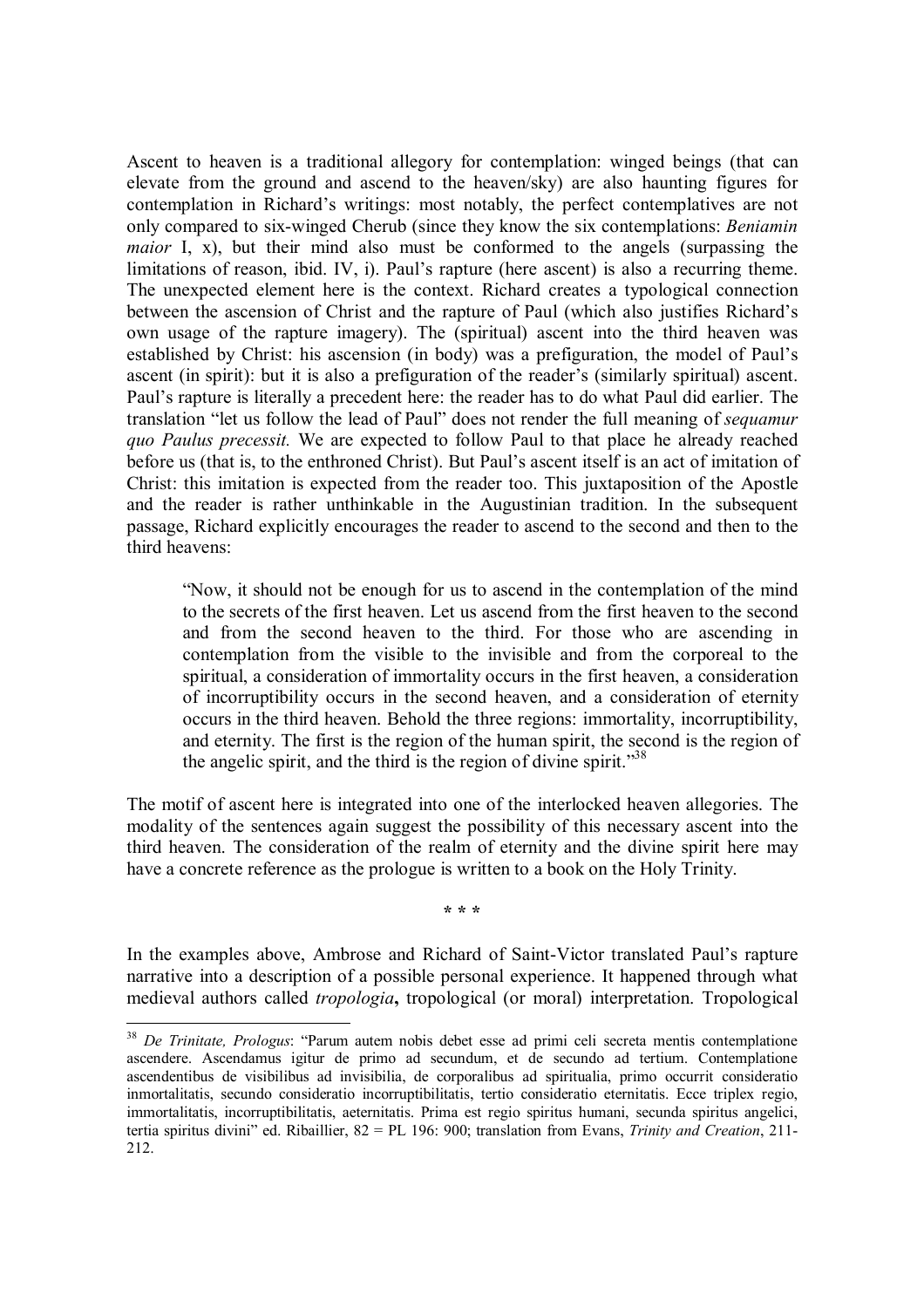reading can turn biblical figures and events into expresions of spiritual or moral experiences (or phenomena) experienced by the individual. In this sense, *tropologia* (or *sensus moralis*) is not limited to moral guidance (contrary to the often quoted verse *moralis quid agas*): it cover the events of the "internal world," the psychological, moral and spiritual changes in the self. In this way, Paul enraptured into the third heaven can become a figure of spiritual experience: he is a "sample" of what may happen, under certain circumstances, to us.

This approach to the rapture narrative substantially differs from what became the standard one based on a selection of Augustine's thoughts. As the examples above showed, both Ambrose and Richard counted with accepted the possibility of a rapture into the third heaven (following the example of Paul), even encouraged their readers to that experience (what may be called an "inclusive" interpretation); in Augustine's case, the possibility was radically reduced to Paul, Moses and some unnamed saints ("exclusive" interpretation). The difference between the two kinds of reading is crucial, since only the "inclusive" ones can serve as paradigms for possible spiritual experiences. A fully understanding of what makes the difference would involve extensive studies into anthropological and theological subjects. Now we can focus on a single crucial element, the aspect of salvation history that is present in the Augustinian but remarkably absent from the other readings. Augustine connected Paul's rapture not only to intellectual vision and ecstasy (treating them as epistemological and psychological realities) but also to the vision of God and its (salvation) historical contexts. The direct vision attributed to Paul is extraordinary since it is impossible (except by direct divine intervention); but also because Augustine denies such vision to Old Testament patriarchs. This necessarily raised the stakes on the predicate "being caught up to the third heaven." Such grace is exceptional so that the persons who obtain it must also be exceptional. Augustine refers to them as "saints" **–** and in his tradition, after him almost no one dared to attribute such rapture to anyone: the hagiographer of Beatrice seems to be unusually bold in this respect.

The tropological reading, as it is without the burden of (salvation) history, results in an "inclusive" interpretation. Rapture into the third heaven becomes a general pattern, and Paul's rapture is only one realisation of it (even if the meaning of rapture and the three heavens varies). In the works of Richard (who discussed the theme more extensively), this typological relation between Paul's rapture and the reader's potential experiences become more explicit. The non-historical interpretation leads to another, remarkably "un-Augustinian" consequence: although Paul is a central figure for Richard, the spiritual experience he attributes to him is not unique. A similar or identical contemplative ecstasy is attributed to Benjamin (cf. Ps. 67 [68]: 28: *Beniamin adolescentulus in extasi*) and to Abraham in his vision of the three men at Mamre (Gen. 18).

From a historical perspective, the tropological reading of Ambrose and Richard exerted no discernible influence, either on the exegetical or the doctrinal interpretation of the rapture narrative. In the long run no interpretation could rival the Augustinian one discussed above: the freedom of interpretation (which certainly existed until the early thirteenth century) did not grant success or general acceptance. Ambrose's interpretation was quoted by Eriugena (*Periphyseon* IV, 18) and Richard's one has a rough parallel in Achard of Saint-Victor (*Sermo* XIV): but these seem to be all the instances of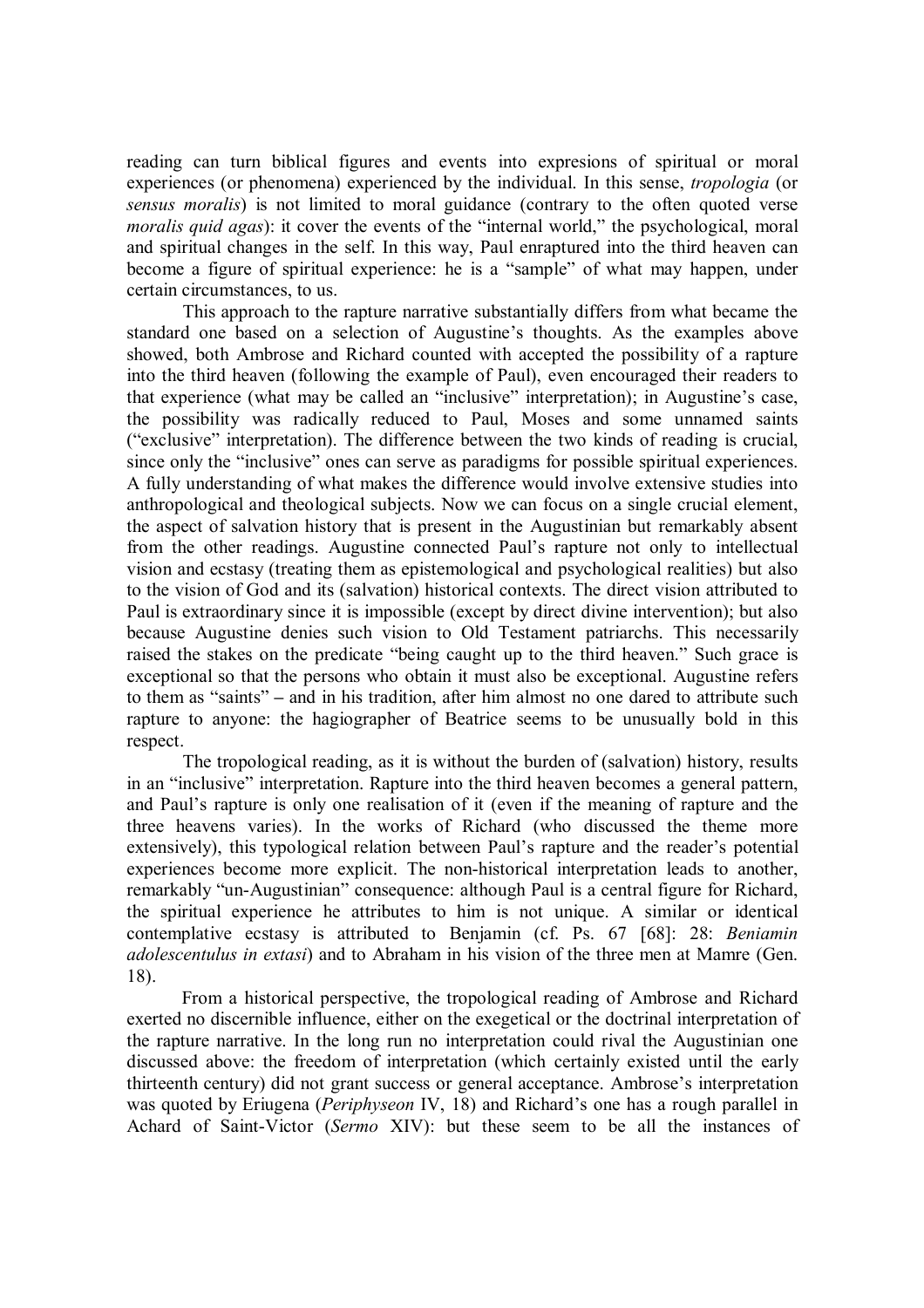tropological interpretation. Their case was not unique: the interpretations of Origen, Gregory the Great, Eriugena and other, less well-known authors had the same fate, as did Augustine's other interpretations which were not presented in the *De Genesi ad litteram* and *Letter 147*. <sup>39</sup> The most plausible reasons for their isolation are institutional and doctrinal. The 2Cor 12: 1-4 very early obtained a detailed explanation from Augustine, an unquestionable authority; then the formation of scholastic tradition solidified it and built above it the ultimate theological doctrine of *raptus.* After that period, a substantially different interpretation would necessarily conflict with established doctrine. This can be seen, although indirectly, in the reception of Richard**,** whose writings made him an authority on contemplation.

Thirteenth-century authors often quoted his definitions and systematic presentation of contemplation (*Beniamin maior* I), his observations on ecstasy (*Beniamin maior* V) and love (esp. *De IV gradibus*), or the organic development of virtues (*Beniamin minor*), even if some of his insights conflicted with their premises. Being an authority, Richard was not openly criticised or directly rejected: instead, his sentences were adapted to the positions of later authors through selective quotation and reinterpretation. Typical examples for this practice can be found at authors representing affective spirituality (such as Thomas Gallus, Hugh of Balma, Rudolph of Biberach). They quote Richard's theories on contemplation as a system of intellectual cognition but inferior to the affective, unitive cognition of God. A final, less typical example from Antony of Padua (d. 1231) may reveal why Richard's interpretation could not become accepted.

Antony was an early Franciscan who, as Jean Châtillon demonstrated, used passages from Richard's spiritual works in his own sermons (written late 1210s to 1231). Châtillon exposed that Antony, by selectively quoting and altering the original, expressed his affective spirituality through Richard's texts.<sup>40</sup> Based on the observations and examples of Châtillon I try to show how Antony's alterations also express a conflict of premises regarding an immediate experience of God (and its formulation). Richard's *Adnotatio in Ps. 121* contains one of those instances where Paul's words refer to contemplative ecstasy (*excessus*), to the state when the mind of the "perfect ones" is caught up to the third heaven (that is, to eternal joy and the state of glory). Antony transcribes Richard's related allegories of heavens but leaves out both those parts which identify *excessus* with Paul's rapture and those terms of the original (*rapi, raptus*) which could evoke the term *raptus*. The other example is *Beniamin maior* IV, xi where Richard describes ecstasy (*excessus*) as a *quasi facie ad faciem* vision (cf. 1Cor 13:12), as contemplation of God and the light of the supreme Wisdom, occurring without mirror and enigma (cf. 1Cor 13:12). While the original suggest some kind of immediate vision of God in ecstasy, Anthony's own text drops the reference to 1Cor 13:12, and speaks only about a vision of the light. The intention behind the alterations becomes clear if we consider again some thirteenth-century premises. In that period, ecstasy (especially the affective ecstasy by love) belonged to the possible and desired spiritual (and

 $\overline{a}$ <sup>39</sup> For an overview of these readings see Németh, Paulus raptus, 356-369.

<sup>40</sup> For the text parallels with Antony's *Sermo in circumcisione* and *Sermo de sanctis Apostolis Petro et Paulo* see the article Saint Antoine de Padoue et les victorins, in Jean Châtillon: *Le mouvement canonial au moyen âge: réforme de l'Église, spiritualité et culture.* Études réunies par Patrice Sicard (Turnhout, 1992, Brepols), 255-292, here 281-292.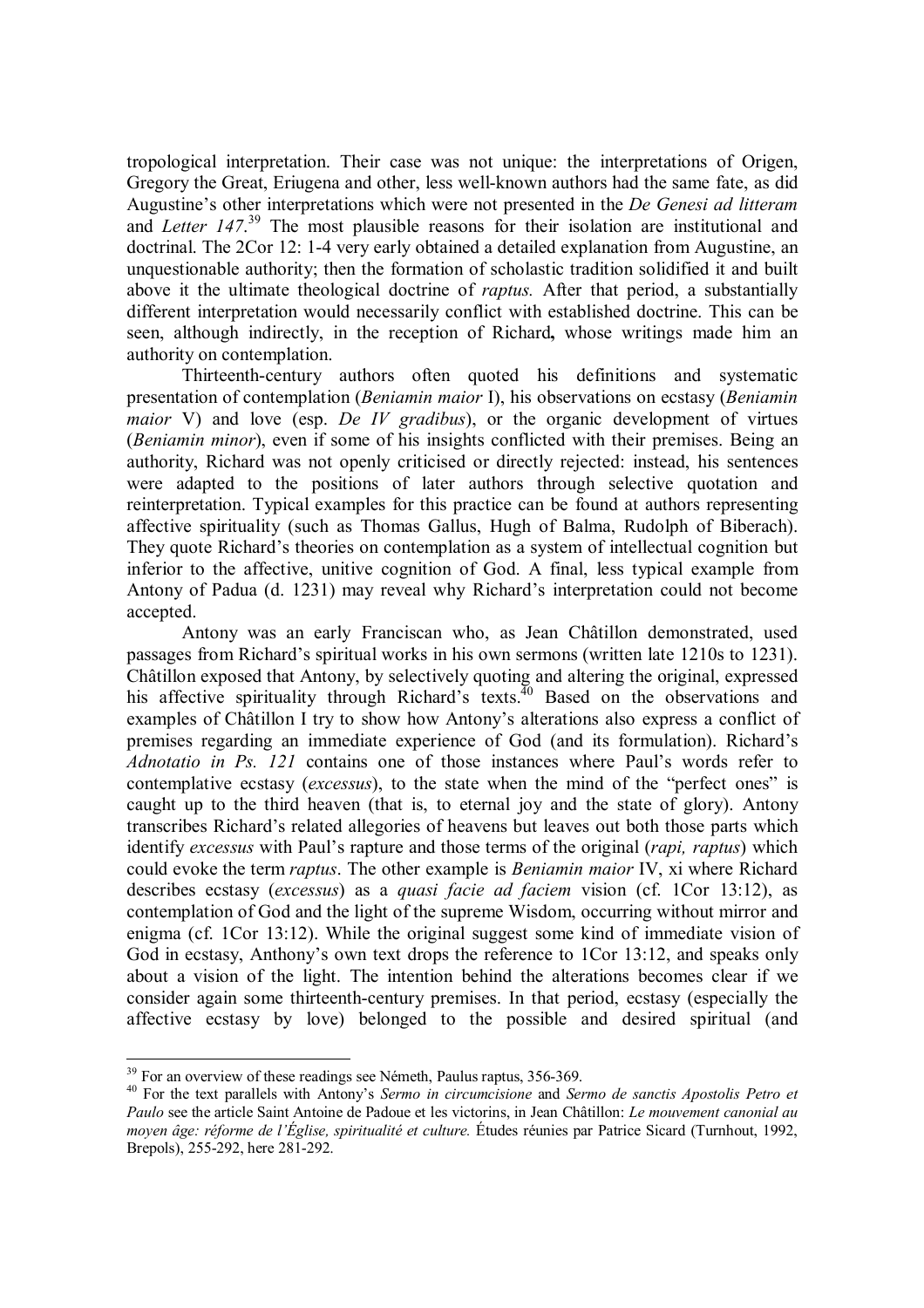psychological) experiences; the immediate vision of God was reserved for *raptus*, and "contemplation" usually meant a mediated vision (that is, a limited intellectual cognition) of God. Reading this way, the first example shows Antony's attempt to separate Paul's rapture (conceived as *raptus*) from that ecstasy which may occur to contemplatives, so that the unique and extraordinary status of Paul's rapture can be preserved. In the second case he removes the element of the direct (immediate) vision of God from the context of contemplation and ecstasy (since such vision in possible in *raptus* only). The alterations reveal the problem with Richard's theory: he connected these elements too closely and made a vision of God too accessible. The tacit distinction between the possible spiritual experiences and the improbable event of *raptus* is a feature characteristic of virtually all thirteenth-century theologians: the difference is that "mystical authors" offer more details on the possible experiences while "scholastic theologians" elaborate the theoretical background of the improbable case.

# **Conclusion**

In the history of spirituality, scriptural passages and images often served as templates to formulate spiritual experiences: bridal mysticism is based on images from the Canticle**.** , Moses' climbing at Mount Sinai, then entering the shining darkness, also served as an image defining paradigms. Besides these well-established paradigms, Saint Paul's rapture offers a more revealing case. The scriptural narrative of someone raptured into the third heaven suggests an extraordinary event that potentially could be interpreted as an immediate experience of God. Whether (and if so, how) this potential was realised by the medieval Western tradition was the question. The investigation brought mixed results.

The "exclusive" interpretation of the rapture narrative (represented by the Augustinian tradition) could not serve as a paradigm for personal "mystical" experieces, since it reduced rapture to a few saints (most notably to Saint Paul himself). When thirteenth-century spirituality (which developed alongside this tradition) offerred formulations for an immediate experience of God, *raptus* (involving a direct vision of God) was not considered; the resulting solutions avoid the concept of seeing God and prefer a non-visual imagery. In this tradition, "being enraptured to the third heaven" is a formal option: theoretically it is open to the believer (if God works a miracle), but practically it cannot be predicated of anyone but Paul (and the "saints" mentioned by Augustine). Dante imitates Paul in his theological fiction, and seemingly attributes this experience to himself, to gain authority; in the *Vita* of Beatrice her saintly life and visionary experience of rapture confirm each other.

The existence of an "inclusive" reading of the rapture narrative also has been pointed out through texts of Ambrose (*De Paradiso*) and Richard of Saint-Victor. These interpretations were based on the tropological reading of the text and lacked that element of salvation history which made the traditional one so exclusive. In these cases, Paul becomes (in typological sense) a figure, and "being caught up into the third heaven" becomes a real possibility, even an aim proposed to the reader (which cannot be reached without grace). These interpretations can serve as a paradigm for spiritual experiences, even if the exact meaning of rapture varies in them. The two kinds of reading, "inclusive" and "exclusive" are unreconciliable. The "exclusive" reading formed a tradition and